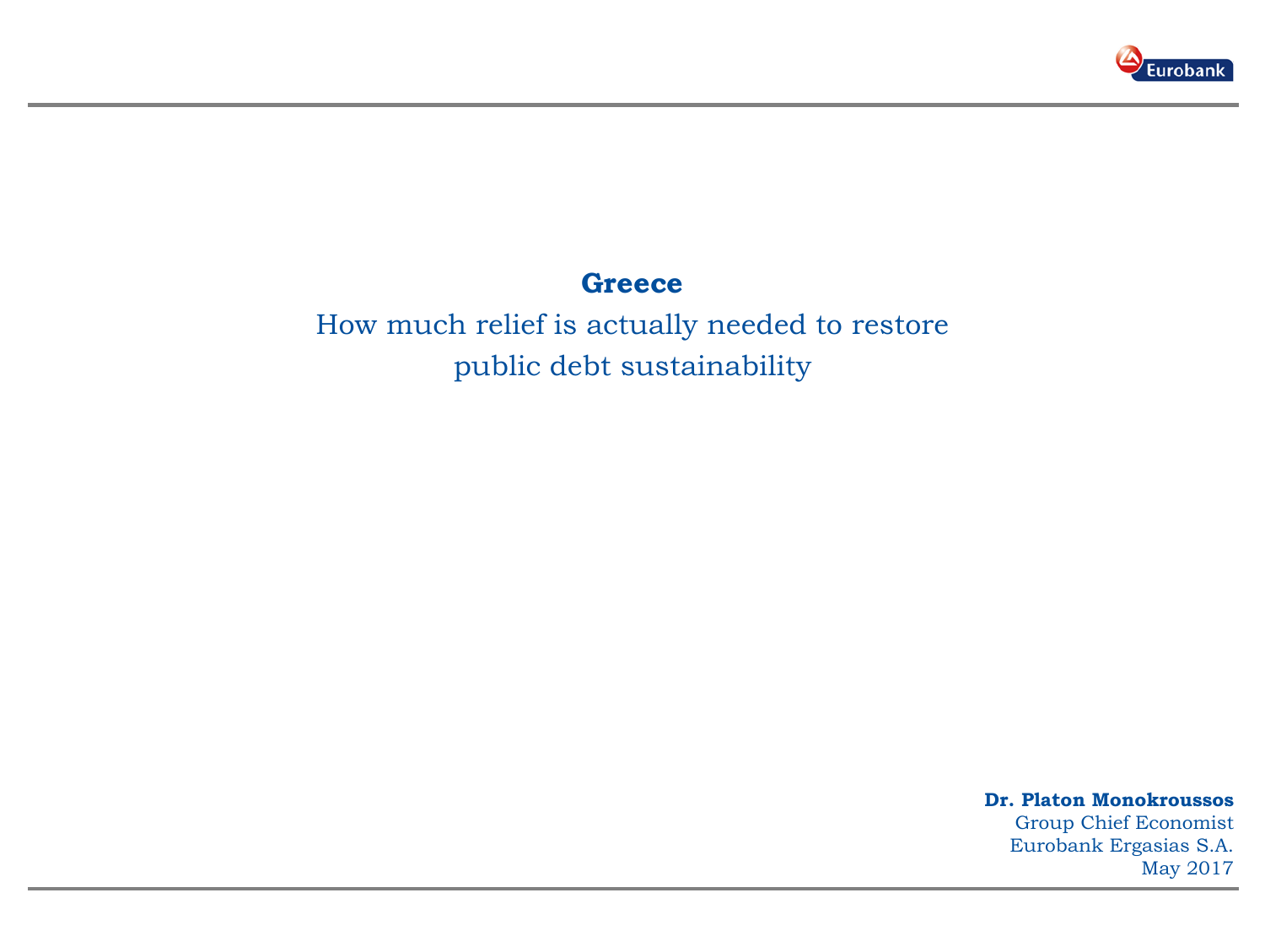

### **Important Note**

The material presented herein is based on a number of published official documents that include, inter alia, the European Commission's compliance report on the first review of Greece's Third Economic Adjustment Programme (June 2016) and the IMF's Article IV consultation report (February 2017). The study attempts a replication of the debt sustainability analyses (DSA) presented in the aforementioned on the basis of a number of simplifying (yet necessary) assumptions made by the author to make up for some important information pieces that are missing from the official documents. Therefore, the numerical results presented in this study may deviate somewhat from the respective official estimates and projections. See also important disclaimer at the last page (#30) of this report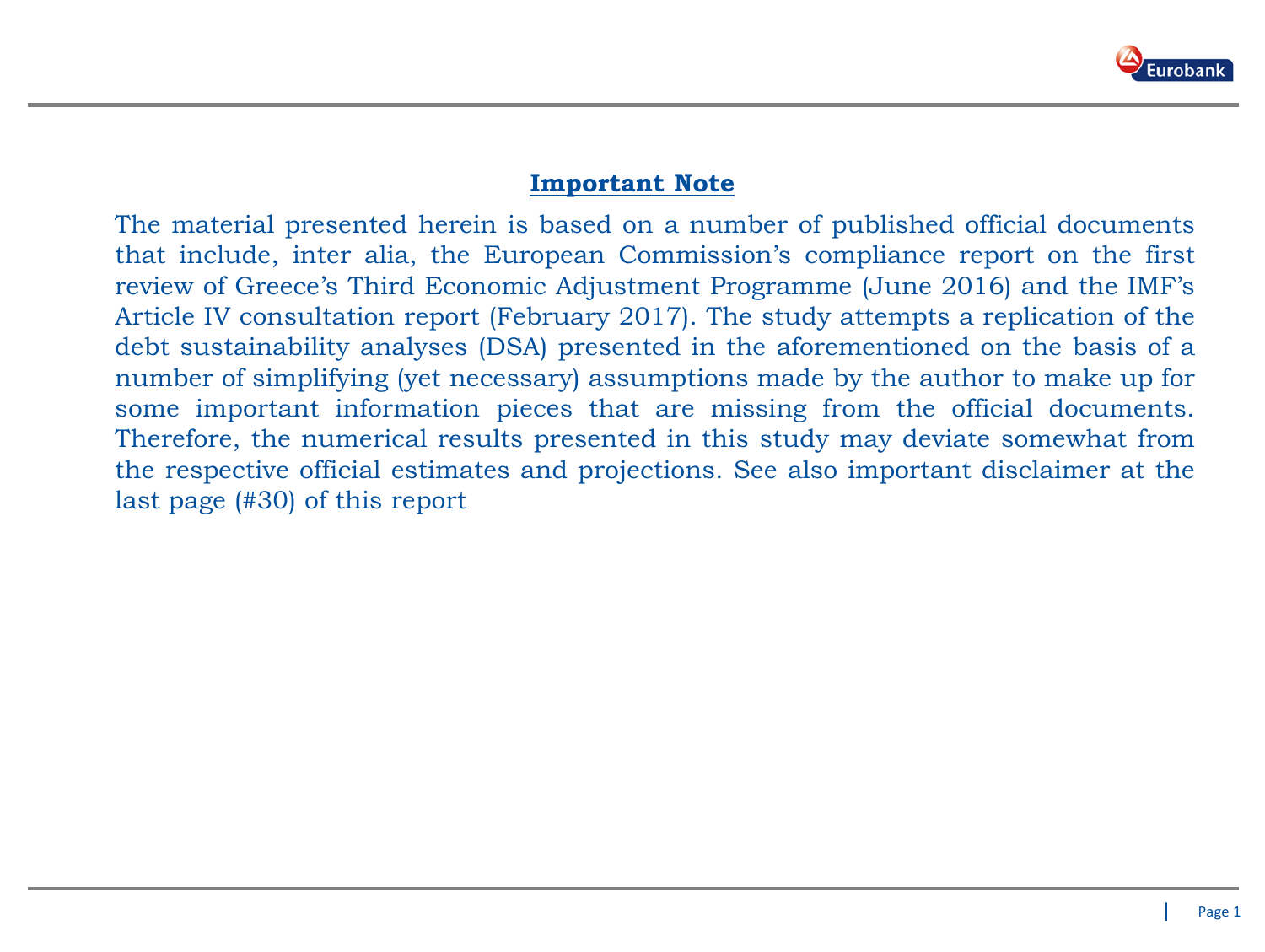

#### *Sustainability through the lens of the IMF staff (Article IV – February, 2017)*

- **Gross financing needs (GFN) as percent of GDP expected to cross** the 15% threshold already by 2024 and the 20% threshold by 2031, reaching around 62% by 2060
- **This renders Greece's public debt ratio highly unsustainable** in the medium- & long-term (projected to reach 275% of GDP by 2060), despite generous large-scale flow relief received thus far
- **This unsustainable trajectory is attributed to:** a) downward revisions in the medium- and long-term forecasts for GDP growth and the general government primary balance; and b) the fact that, after 2018, Greece will need to re-access market financing and thus, roll over maturing debt at interest rates significantly higher than the current (concessional) ones paid on official loans
- **In order to address the issue of sustainability**, the Fund's revised debt sustainability analysis (DSA) has presented an indicative debt relief package (OSI) which would ostensibly be adequate to broadly keep Greece's GFN ratio to levels no higher that 15% of GDP during the post-programme period for the medium-term and 20% of GDP in outer years
- **In view of the aforementioned**, the IMF has stressed the need to bring forward significant debt relief (i.e., even before the expiration of the current programme, in a gradual/conditional manner) so as to facilitate a swift restoration of investor confidence towards Greece

#### *The views of the EU institutions (European Commission, Compliance Report, June 2016)*

- **In their latest (June 2016) DSA for Greece,** the European Commission portrayed a more optimistic view than that of the IMF on the basis of more benign assumptions regarding the future path of the general government primary balance as well as the medium- and long-term growth outlook of the Greek economy
- **Nevertheless**, the Commission's analysis concluded that the projected evolution of Greece's public debt and gross financing needs ratios point to serious sustainability-related concerns that shall be addressed through the implementation of the far-reaching reforms, strong reforms ownership by the Greek authorities and debt-mitigating measures granted upon full implementation of the conditionality agreed in the context of the ESM programme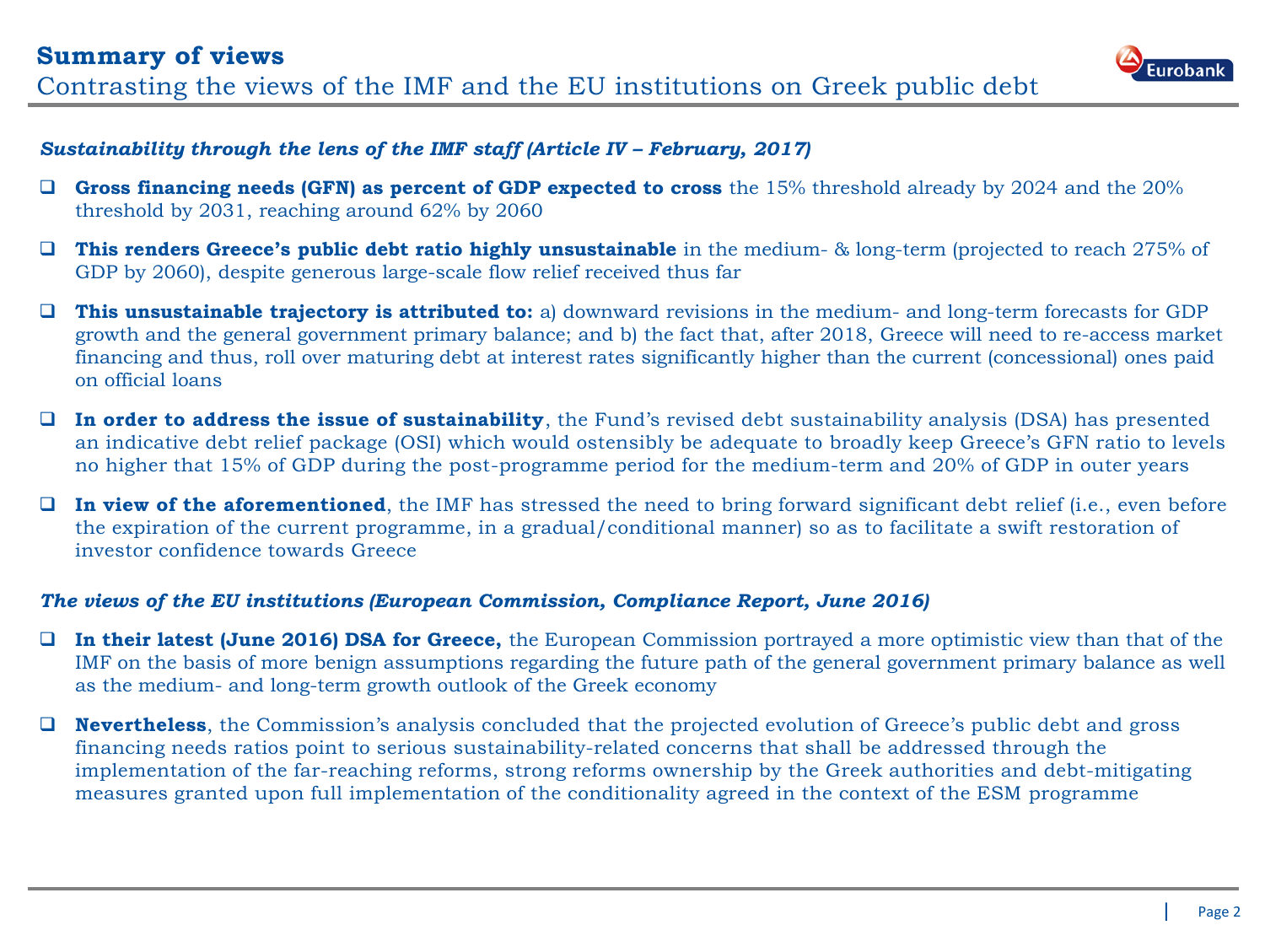### **Summary of views (continued)** How much relief is actually needed to restore Greece's public debt sustainability



#### *The view of the IMF staff (Article IV – February, 2017)*

- **In the IMF's latest (Jan./Feb. 2017) Article IV report**, the modalities of an indicative relief package to reinstate public debt sustainability are presented. This involves: a) significant maturity extensions, between 10 and 30 years; b) longer deferrals of interest and principal payments, between 6 and 21 years; c) fixing the interest rates at pretty concessional levels i.e., 1.5% per year until 2040 and 3.8% afterwards; and d) returning to Greece the profits accrued from 2019 onwards to the Eurosystem's ANFA and SMP portfolios plus a relevant amount of  $\epsilon$ 1.8bn, which is pending from 2014
- **Importantly,** the aforementioned relief structure involves all European loans given to Greece; that is, all loans that have already been disbursed under the three bailout programmes, or will be disbursed under the present ESM facility

#### *Debt relief framework for Greece agreed at the Eurogroup of May 25, 2016*

- **At the Eurogroup of May 2016**, the European creditors have agreed on a short-, medium- and long-term debt relief framework that will be subject to the pre-defined conditionality of the ESM programme and will be phased in progressively so as to ensure that Greek public debt remains sustainable under the new operational definition of sustainability
- **The modalities of the short-term leg** of the said framework were unveiled last December (and the relevant interventions are already in their implementation stage), while the medium- and long-term measures are to start being implemented upon the successful completion of the present ESM programme i.e., after August 2018
- **Importantly**, the scope and modalities of the medium- and long-term debt relief framework do not appear adequate enough to fully restore the sustainability of Greek public debt under significantly more downbeat macro assumptions than these assumed in the latest DSA analysis published by the European institutions (June 2016); that is, unless the aforementioned framework is probably implemented in its most radical and far-reaching form
- **In support of the aforementioned**, we note that a significant part of debt relief implied by the existing medium- and longterm framework is projected to come from some targeted reprofiling of the EFSF loans (c. 60% of all EU loans disbursed thus far and c. 52% of the latter plus the new ESM loans that are expected to be disbursed under the current programme – all in notional terms), without incurring any additional costs for former programme countries or to the EFSF
- **On the other hand**, the existing framework does not envisage any interventions in/reprofiling of the remaining package of EU loans to Greece (GLF facility & ESM)

*A key takeaway from the aforementioned analysis that relates to the ongoing discussions between the European creditors and the IMF on additional debt relief for Greece is as follows: the views of the two sides on a) the baseline macroeconomic assumptions underlying their respective debt sustainability analyses and/or b) the modalities and scope of debt relief that can be provided to Greece in the medium- and long-run should converge more substantially to facilitate the Fund's financial participation in the present programme*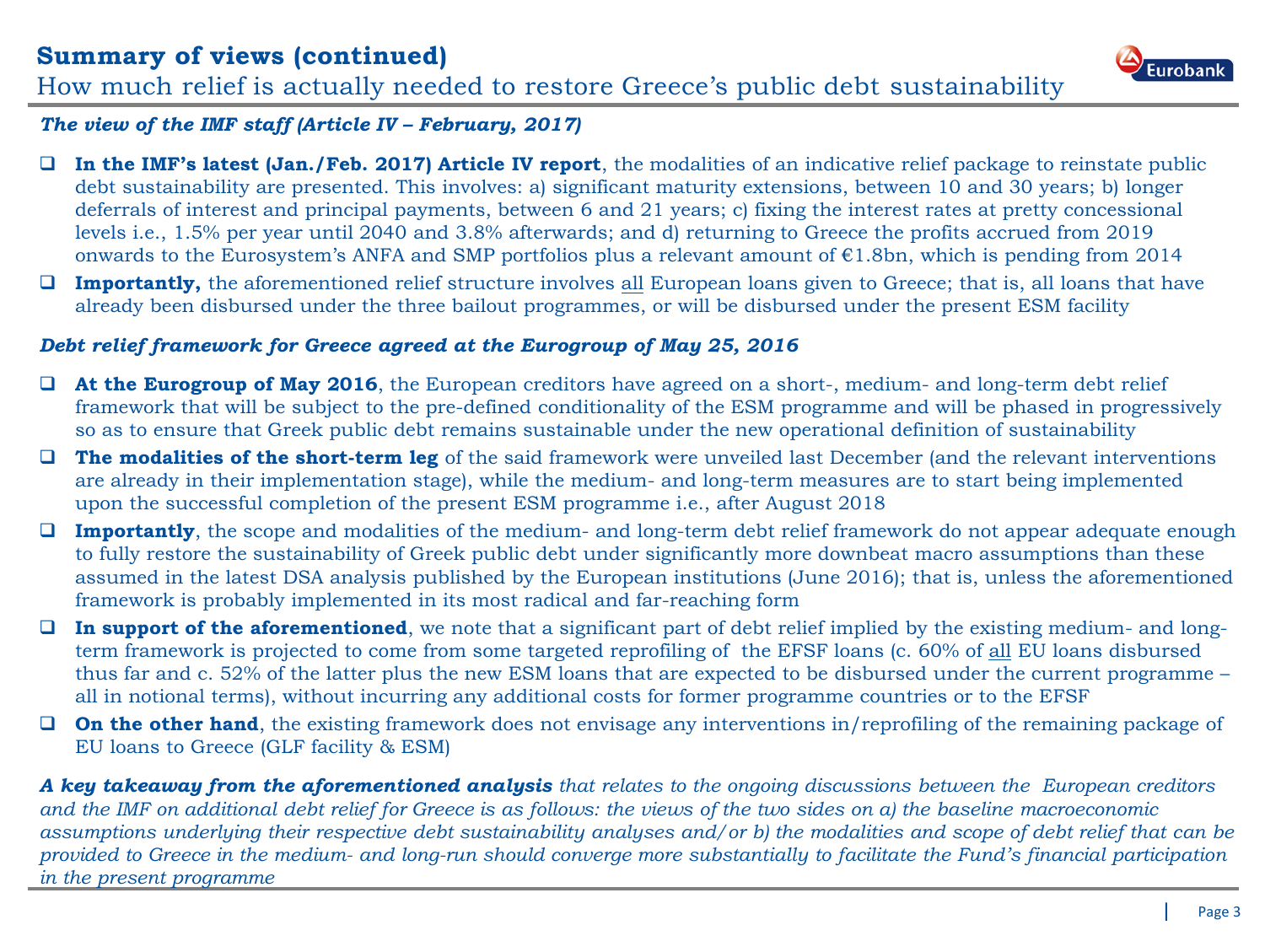

### **Key findings**

#### **Public debt sustainability analysis (DSA)**

*Contrasting the latest baseline DSAs of the IMF and the EU institutions* 

#### **Projected gross financing needs as % of GDP (annual average, 2017-2060)**

- European Commission: c. 18% (exceeds the 20% threshold long-term i.e., 2040 onwards)
- IMF: c. 34% (exceeds the 20% threshold already by 2031)

*Sensitivity to underlying macro assumptions (based on the EU institutions' DSA & Eurobank Research projections)*

#### **Projected gross financing needs as % of GDP (annual average, 2017-2060)**

- Baseline: 18.3% (exceeds 20% threshold over the medium and long-term i.e., 2040 onwards)
- Higher GDP growth (+0.5ppts/annum): lower by c. 3.0ppts vs. baseline
- Lower GDP growth (-0.5ppts/annum): higher by c. 3.5ppts vs. baseline
- Higher primary surplus (+0.5ppts of GDP/annum): lower by c. 2.9ppts vs. baseline
- Lower primary surplus (-0.5ppts of GDP/annum): higher by c. 2.9ppts vs. baseline
- Higher average market refinancing rate (+50bps/annum): higher by c. 1.3ppts vs. baseline
- Lower average market refinancing rate (-50bps/annum): lower by c. 1.3ppts vs. baseline

*Sensitivity to relaxation of the medium-term fiscal targets (based on the EU institutions' DSA & Eurobank Research projections)*

#### **Projected gross financing needs as % of GDP (annual average, 2017-2060)**

- **Primary surplus target lowered to 1.5% of GDP from 2022 onwards: 5.1ppts higher vs. baseline** 
	- o with higher GDP growth (+0.5ppts/annum): 1.7ppts higher vs. baseline
	- o with lower GDP growth (-0.5ppts/annum): 9.1ppts higher vs. baseline
- **Primary surplus target lowered to 1.5% of GDP from 2024 onwards: 4.1ppts higher vs. baseline**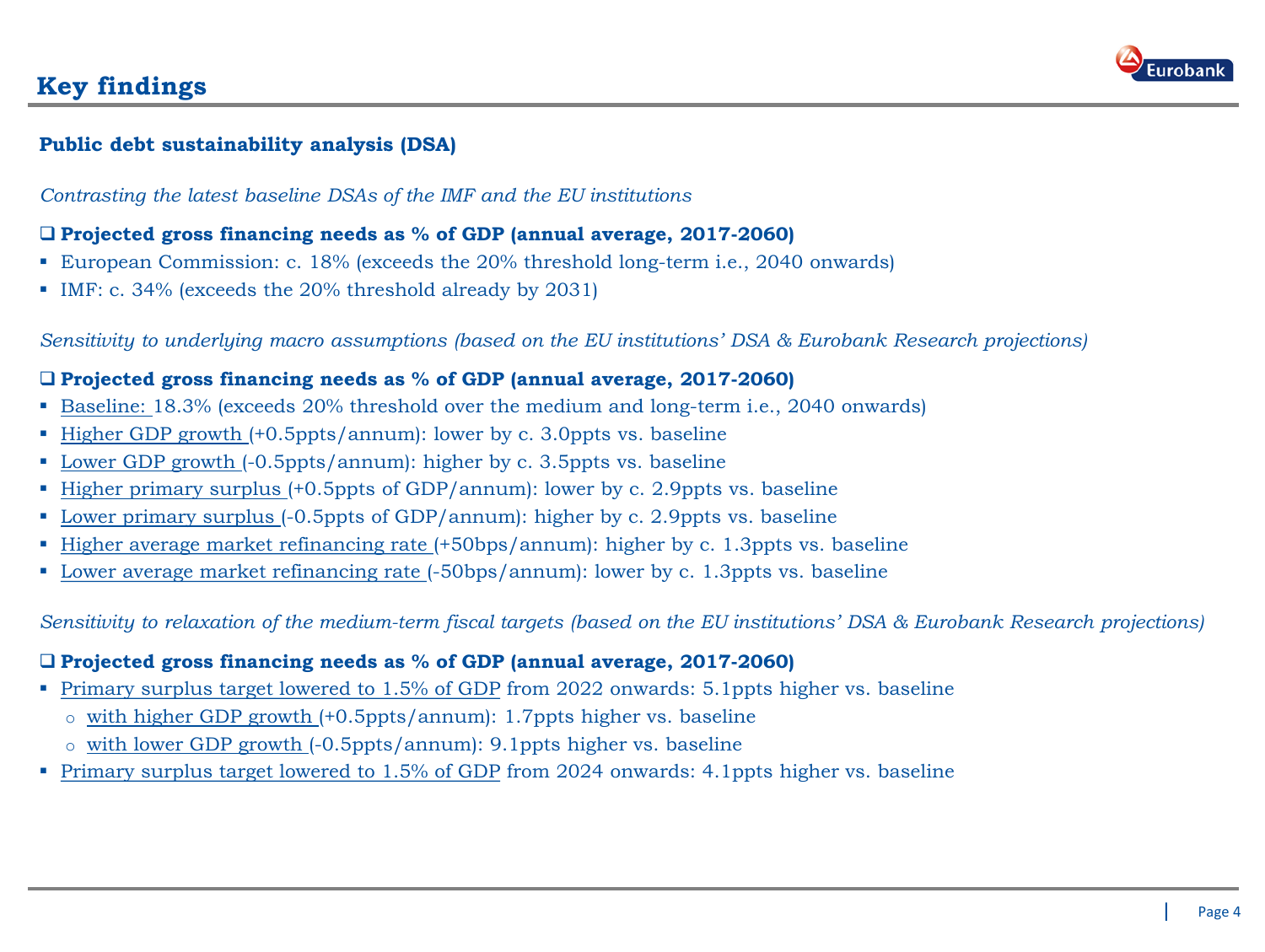

### **Key findings (continued)**

#### **Medium- to long-term debt relief scenarios**

*Contrasting the latest DSAs of the IMF and the EU institutions* 

#### **Projected gross financing needs as % of GDP (annual average, 2017-2060)**

- European Commission (baseline / no debt relief): c. 18% (exceeds the 20% threshold long-term i.e., 2040 onwards)
- IMF (baseline / no debt relief): c. 34% (exceeds the 20% threshold already by 2031)

#### *Debt relief scenarios*

#### **Projected gross financing needs as % of GDP (annual average, 2017-2060)**

- IMF macro assumptions with debt relief Scenario I: c. 12% (remains within sustainability range over full projection horizon)
- IMF macro assumptions with debt relief Scenario II: c. 25.5% (exceeds sustainability threshold long-term)
- EC macro assumptions with debt relief Scenario II : 14% (remains within sustainability range over full projection horizon)
- EC with 1.5% of GDP primary surplus after 2023 & debt relief Scenario II : 25.5% (exceeds sustainability threshold from mid-2025 onwards)

#### *Modalities of debt relief packages*

#### **Scenario I** (in line with IMF Article IV, Jan/Feb 2017)

- Debt relief implemented after expiration of current programme (mid-2018)
- GLF loan maturity extension (30 years) along with longer deferrals on interest and principal payments (by 21 and 20 years, respectively)
- EFSF loan maturity extension (14 years) along with longer deferrals on interest and principal payments (by 20 and 17 years, respectively)
- ESM loan maturity extension (10 years) along with longer deferrals on interest and principal (by 19 and 6 years, respectively)
- Interest on deferred interest assumed to accrue at a fixed rate of 1.5% per year until 2040 and a long-run official rate of 3.8% afterwards
- Return of ANFA and SMP profits:  $E1.8$ bn pending from 2014 plus profits accrued from 2019 onwards

#### **Scenario II** (hypothetical; deemed to be compatible with the framework agreed at the 25 May 2016 Eurogroup)

- Return of ANFA & SMP profits
- Removal of step-up interest rate margin related to debt-buyback loan tranche
- Full deferral of all EFSF loan principal payments to post-2060 period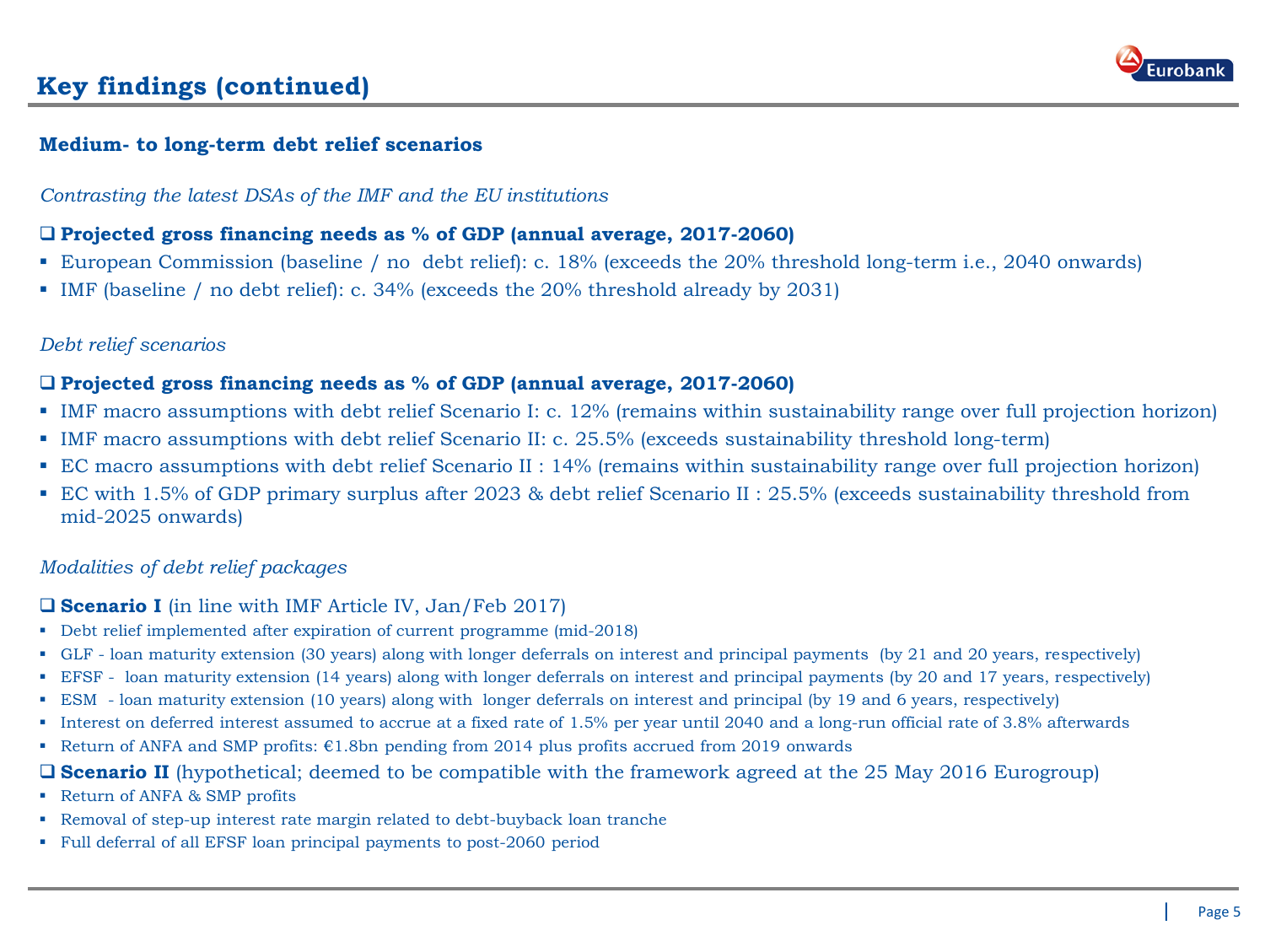

### **Part I**

Greece public debt sustainability analysis *Comparing the views of the IMF staff and the European Institutions*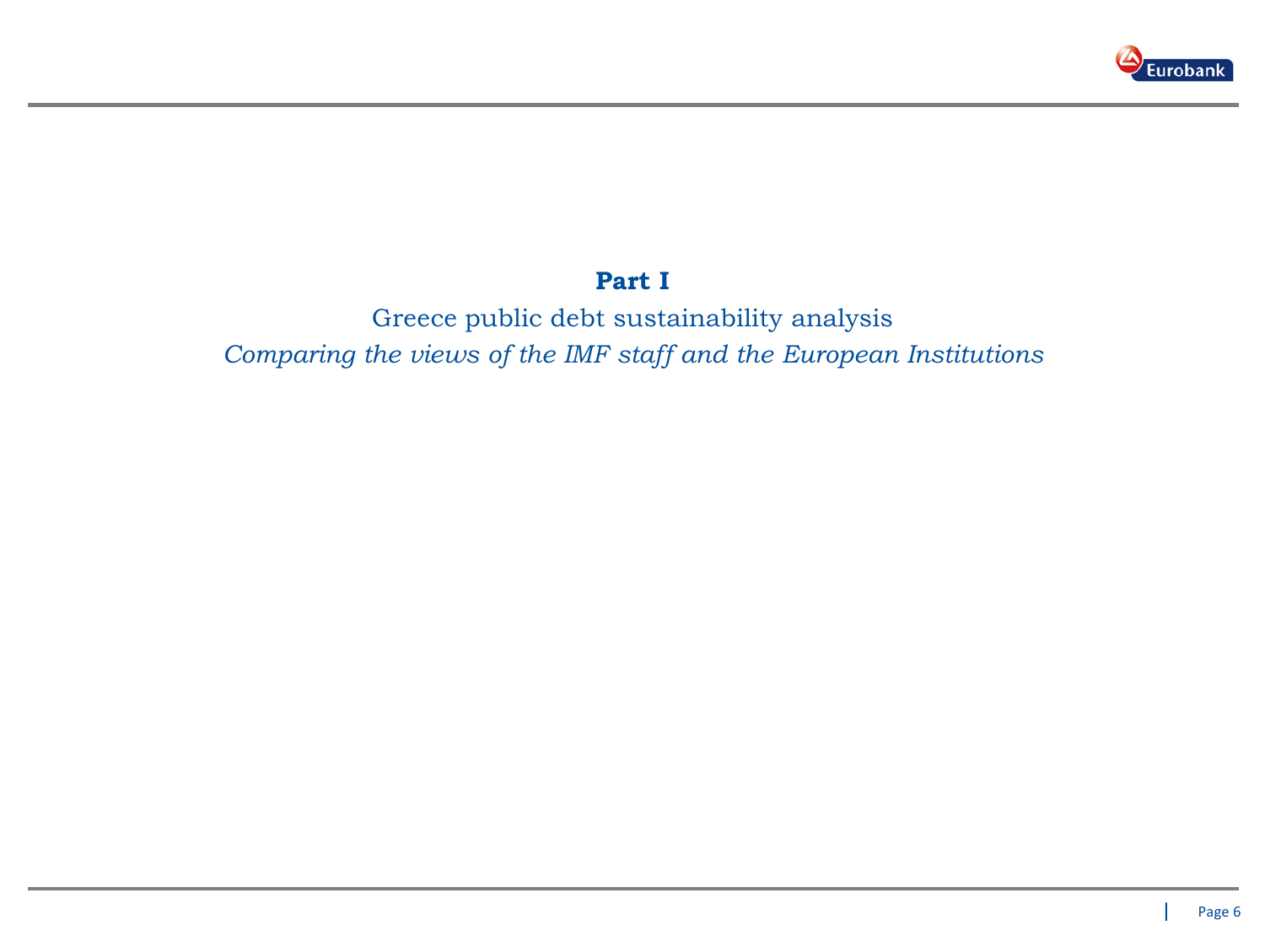

### **Section I.1**

Greece public debt sustainability analysis *through the lens of the IMF staff*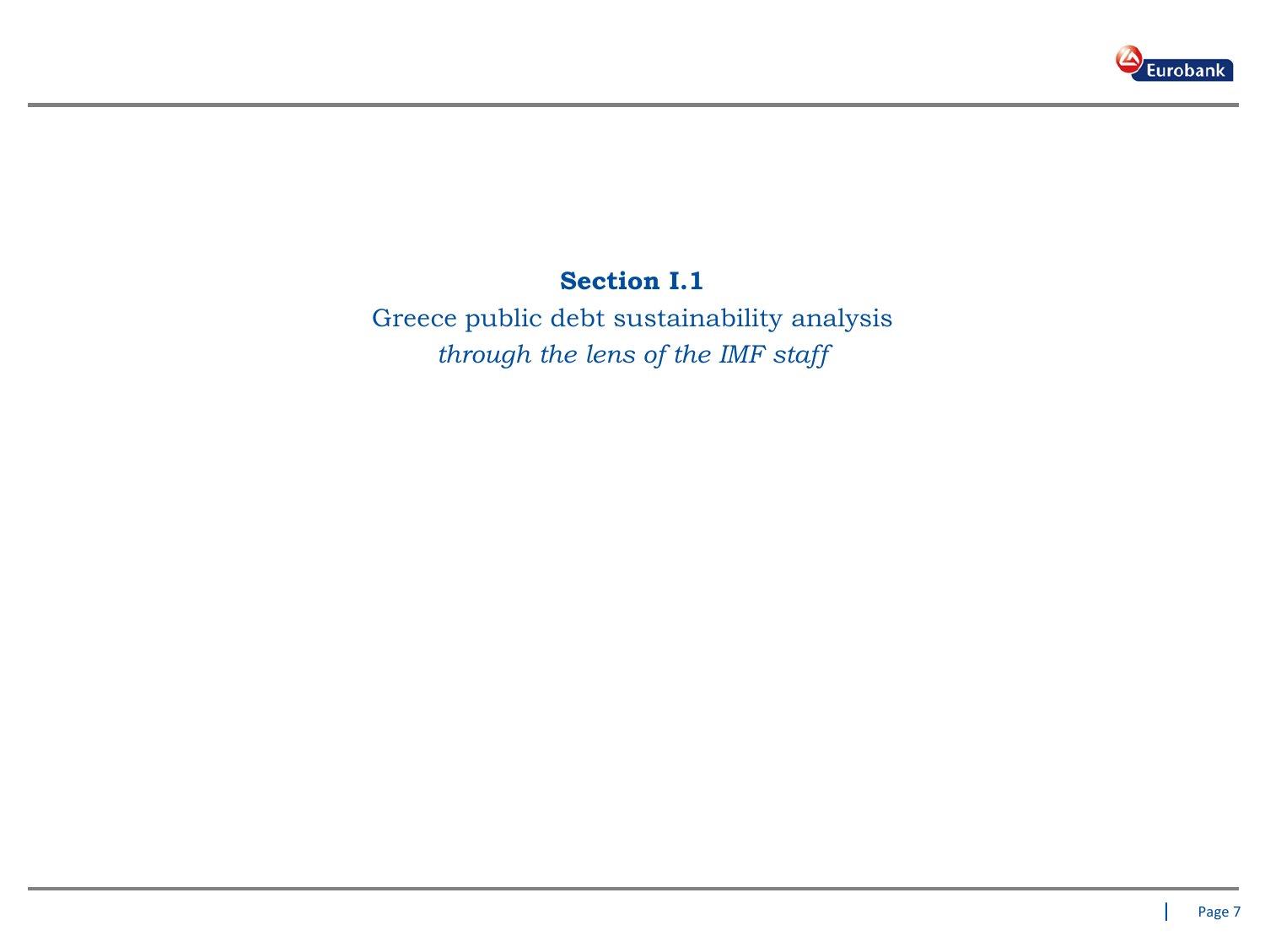### **The view of the IMF staff**

Greek public debt highly unsustainable without further significant relief

#### **General government gross financing needs as % GDP (\*)**

**IMF baseline scenarios**  Key assumptions



Source: IMF (June 2015, May 2016, January 2017), IMF WEO (April 2017), Eurobank Economic Research Page 8



IMF baseline scenarios (no debt relief)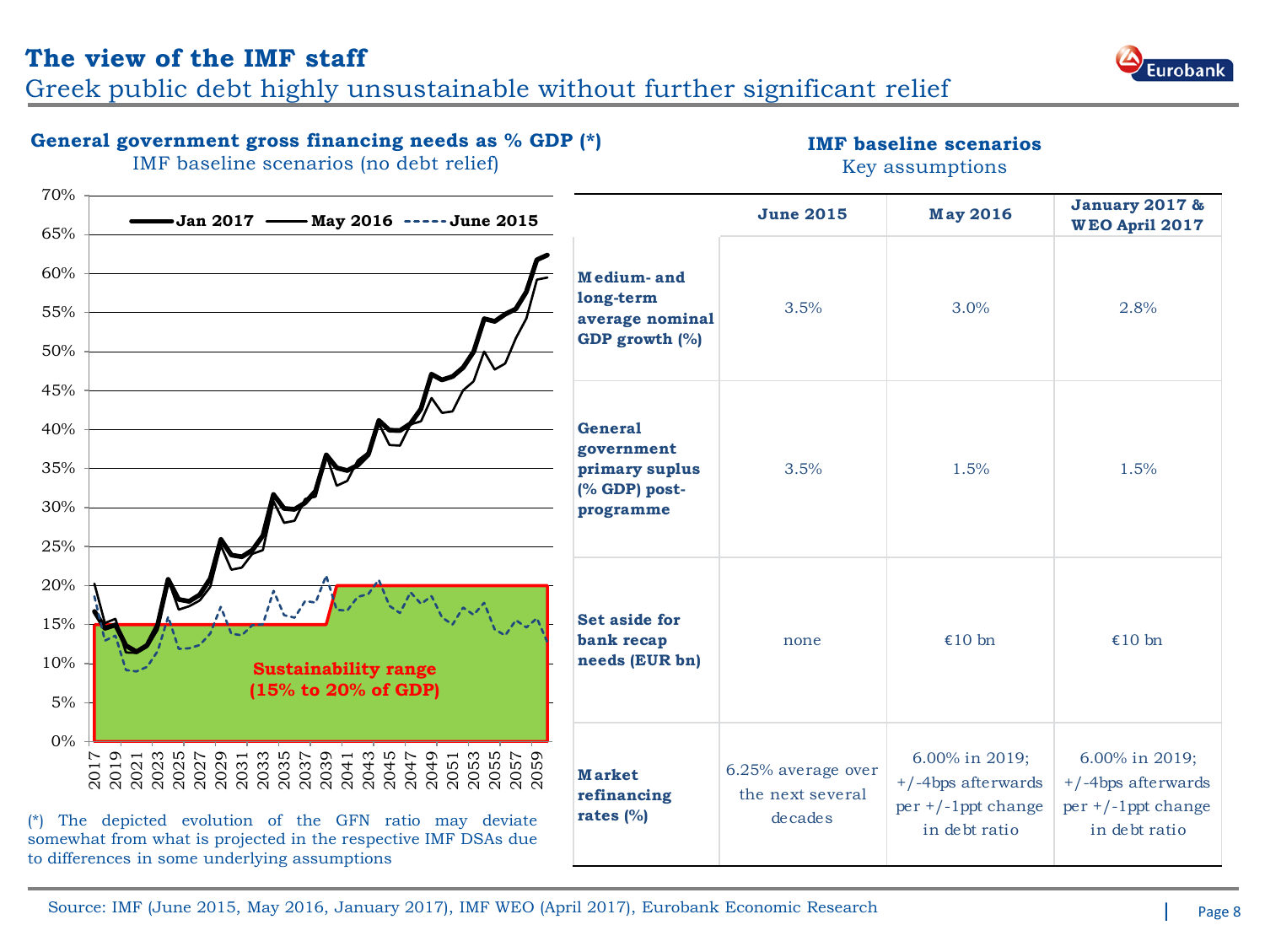Public debt ratio to follow explosive path after 2030 without further significant relief





**IMF baseline scenarios** 

|  | Key assumptions |
|--|-----------------|
|  |                 |
|  |                 |

|      |                                                                                                                 | IMF baseline scenarios (no debt relief) |                              |                                            |                             | Key assumptions                         |                                                    |
|------|-----------------------------------------------------------------------------------------------------------------|-----------------------------------------|------------------------------|--------------------------------------------|-----------------------------|-----------------------------------------|----------------------------------------------------|
| 300% | $---$ June 2015 — May 2016 — January 2017                                                                       |                                         |                              |                                            | <b>June 2015</b>            | <b>May 2016</b>                         | <b>January 2017 &amp;</b><br><b>WEO April 2017</b> |
| 275% |                                                                                                                 |                                         |                              |                                            |                             |                                         |                                                    |
| 250% |                                                                                                                 |                                         |                              | Medium-and<br>long-term<br>average nominal | 3.5%                        | 3.0%                                    | 2.8%                                               |
| 225% |                                                                                                                 |                                         |                              | GDP growth (%)                             |                             |                                         |                                                    |
| 200% |                                                                                                                 |                                         |                              |                                            |                             |                                         |                                                    |
| 175% |                                                                                                                 |                                         |                              | <b>General</b>                             |                             |                                         |                                                    |
| 150% |                                                                                                                 |                                         |                              | government<br>primary suplus               | 3.5%                        | 1.5%                                    | 1.5%                                               |
| 125% |                                                                                                                 |                                         |                              | (% GDP) post-<br>programme                 |                             |                                         |                                                    |
| 100% |                                                                                                                 |                                         |                              |                                            |                             |                                         |                                                    |
| 75%  |                                                                                                                 |                                         |                              |                                            |                             |                                         |                                                    |
| 50%  |                                                                                                                 |                                         |                              | <b>Set aside for</b><br>bank recap         | none                        | €10 $bn$                                | €10 $bn$                                           |
| 25%  |                                                                                                                 |                                         |                              | needs (EUR bn)                             |                             |                                         |                                                    |
| 0%   | ™ G<br>ന<br>$\sigma$                                                                                            |                                         |                              |                                            |                             |                                         |                                                    |
| 201  | 2031<br>2023<br>2023<br>2023<br>2023                                                                            | 2033<br>2035<br>2037<br>2039            | 2053<br>2055<br>2057<br>2059 | <b>Market</b>                              | 6.25% average over          | 6.00% in 2019;<br>$+/-4$ bps afterwards | 6.00% in 2019;<br>$+/-4$ bps afterwards            |
|      | The depicted evolution of the GFN ratio may deviate                                                             |                                         |                              | refinancing<br>rates $(%)$                 | the next several<br>decades | $per +/-1$ ppt change                   | $per +/-1$ ppt change                              |
|      | somewhat from what is projected in the respective IMF<br>DSAs due to differences in some underlying assumptions |                                         |                              |                                            |                             | in debt ratio                           | in debt ratio                                      |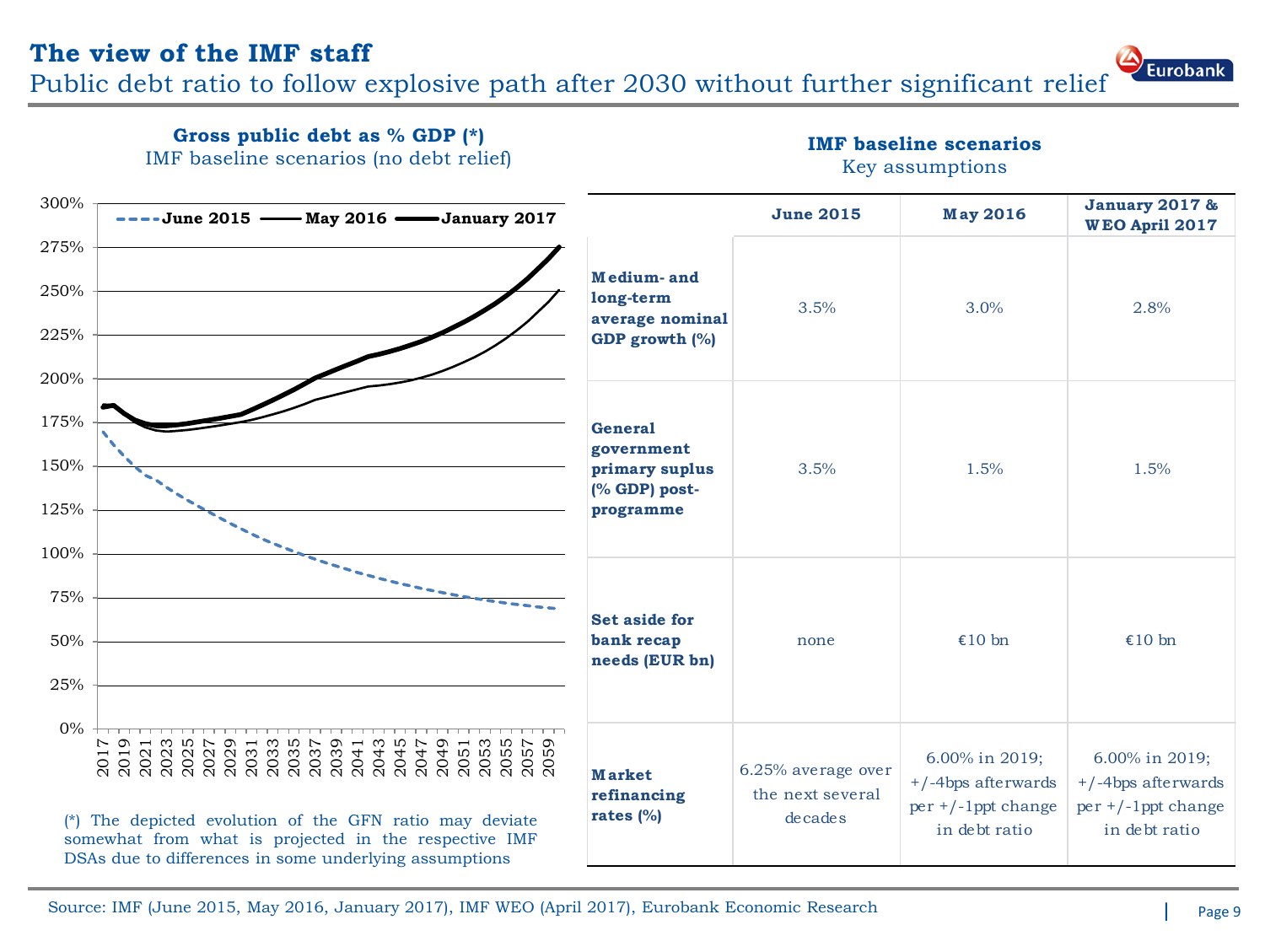**Gross financing needs (% GDP)** 

Indicative debt relief scenario to reinstate Greek public debt sustainability (Jan 2017)

**Gross public debt (% GDP)** 



#### **Debt relief assumptions**

- **Debt relief** implemented after expiration of current programme (mid-2018)
- **GLF** loan maturity extension (30 years) along with longer deferrals on interest and principal payments (by 21 and 20 years, respectively)
- **EFSF** loan maturity extension (14 years) along with longer deferrals on interest and principal payments (by 20 and 17 years, respectively)
- **ESM** loan maturity extension (10 years) along with longer deferrals on interest and principal (by 19 and 6 years, respectively)
- **Interest on deferred interest** assumed to accrue at a fixed rate of 1½ % per year until 2040 and a long-run official rate of 3.8% afterwards
- **Return of ANFA and SMP profits:** €1.8bn pending from 2014 plus profits accrued from 2019 onwards

Eurobank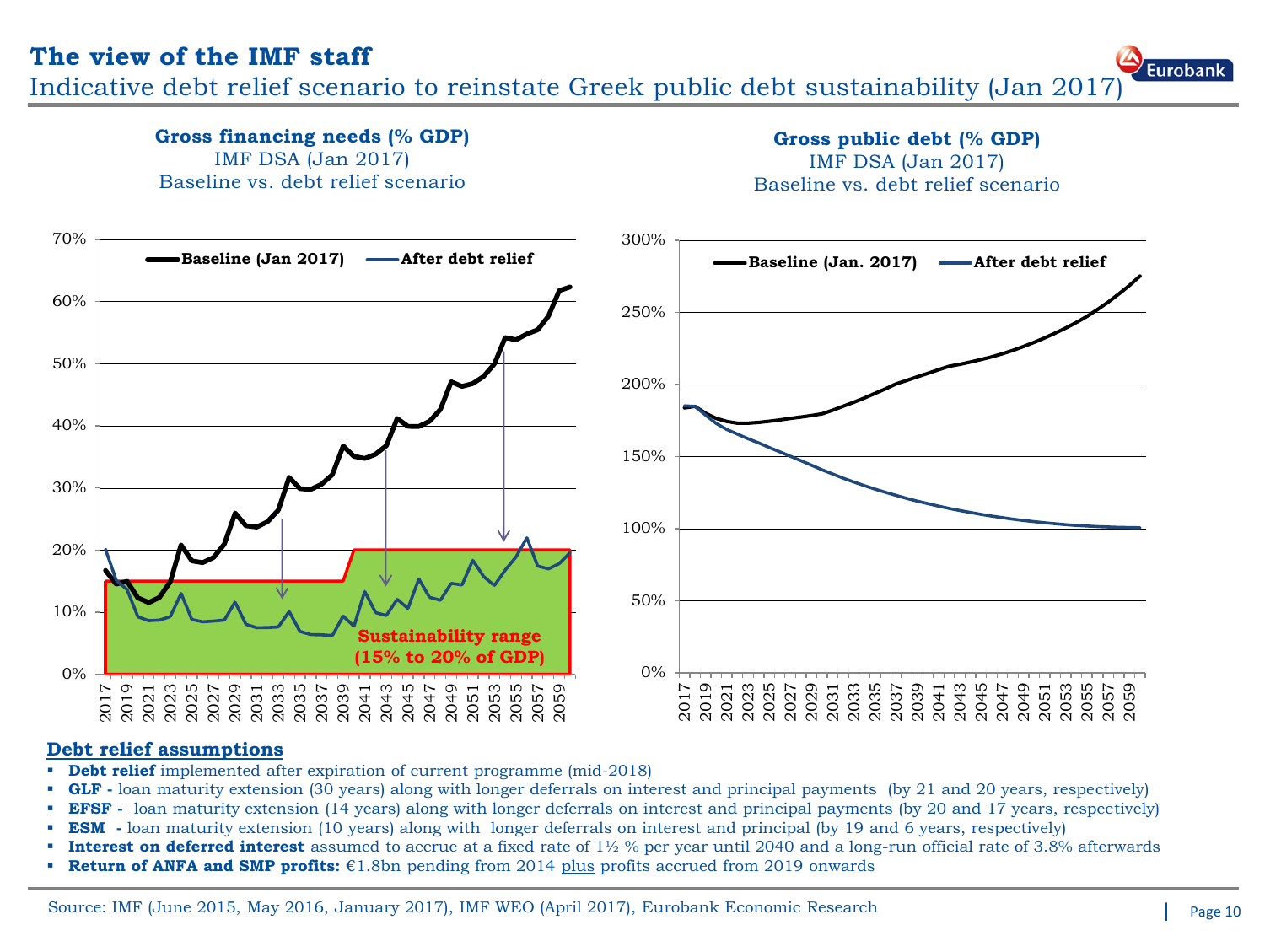### **Indicative debt relief package for Greece**

*Implied cash flow & stock implications*



#### **Cash flow relief in NPV terms**

*Time evolution of NPV savings as % of GDP (\*) from*  $t_0 = 2017$  *to*  $T = 2060$ *Baseline vs. debt relief scenario (\*\*)*



#### **Stock relief**

*Decline of debt to GDP ratio due to debt re-profiling Baseline Vs. debt relief scenario (\*\*)*



(\*) Discount rate for NPV calculation assumed at 3%

(\*\*) Modalities of *baseline* and *debt relief scenario similar to these assumed in the previous page*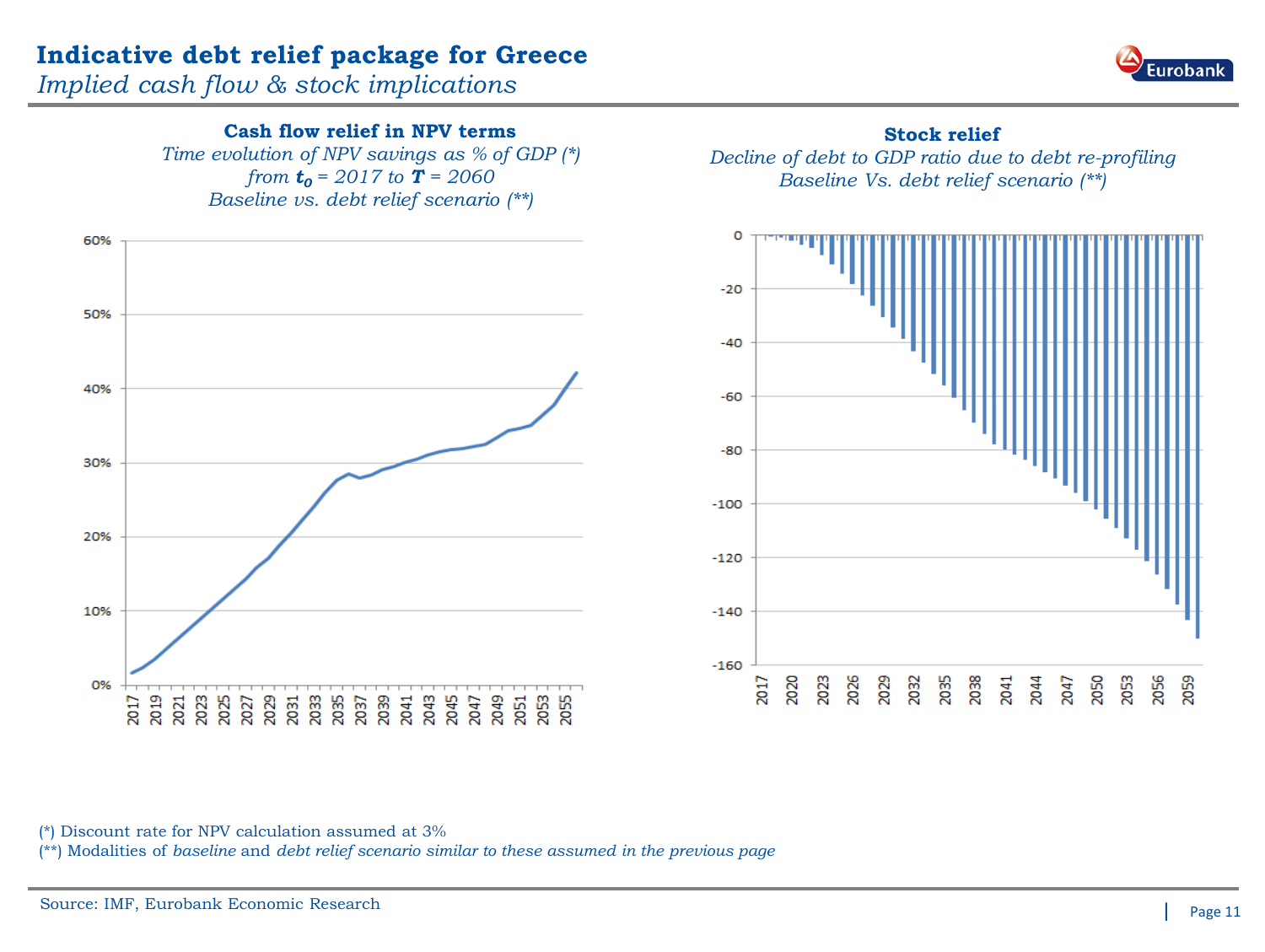

### **Section I.2**

Greece public debt sustainability analysis *Contrasting the views of the IMF staff and the European Institutions*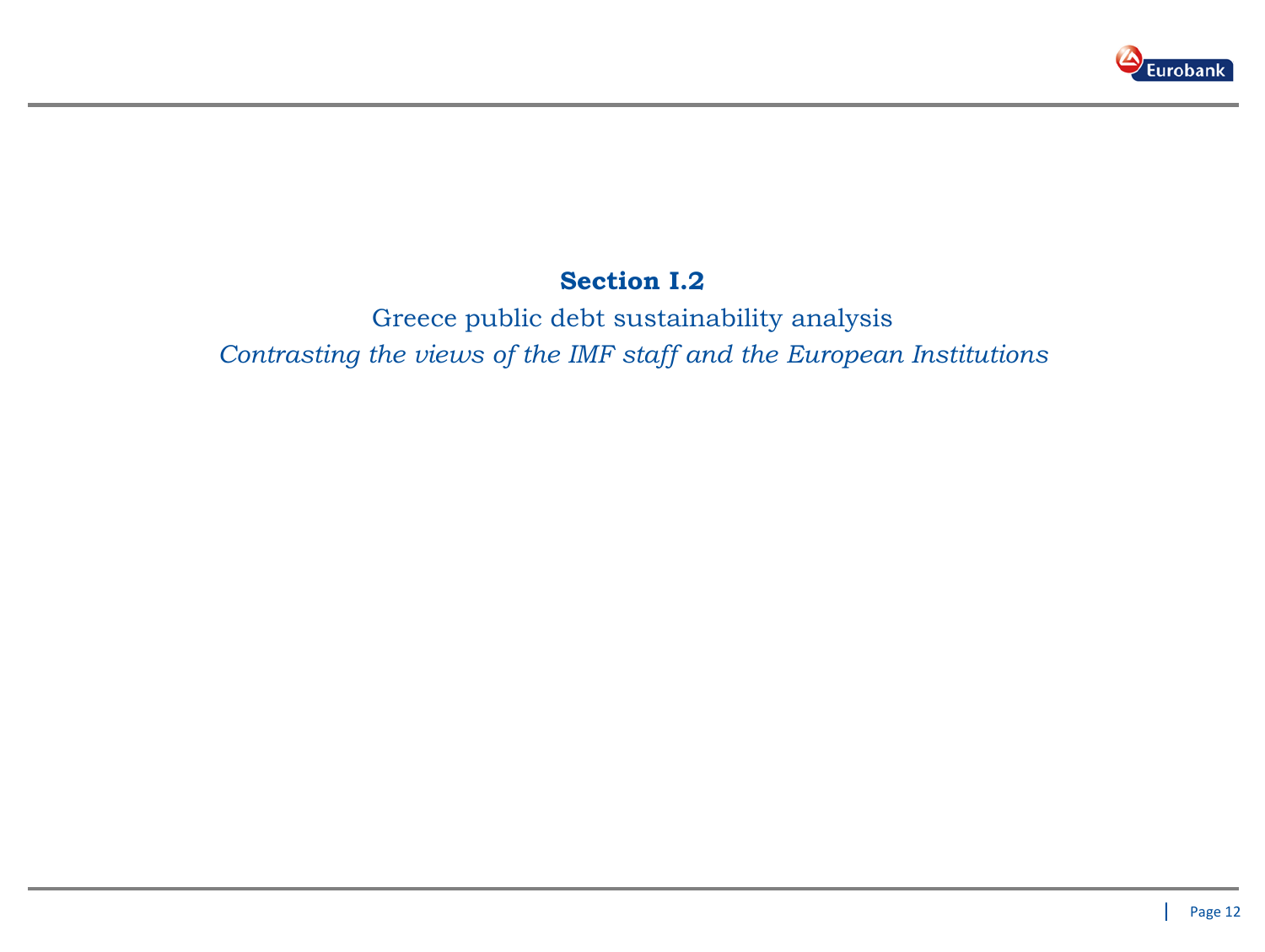### **The view of the EU institutions**

More benign baseline scenario relative to the IMF, but debt relief still needed



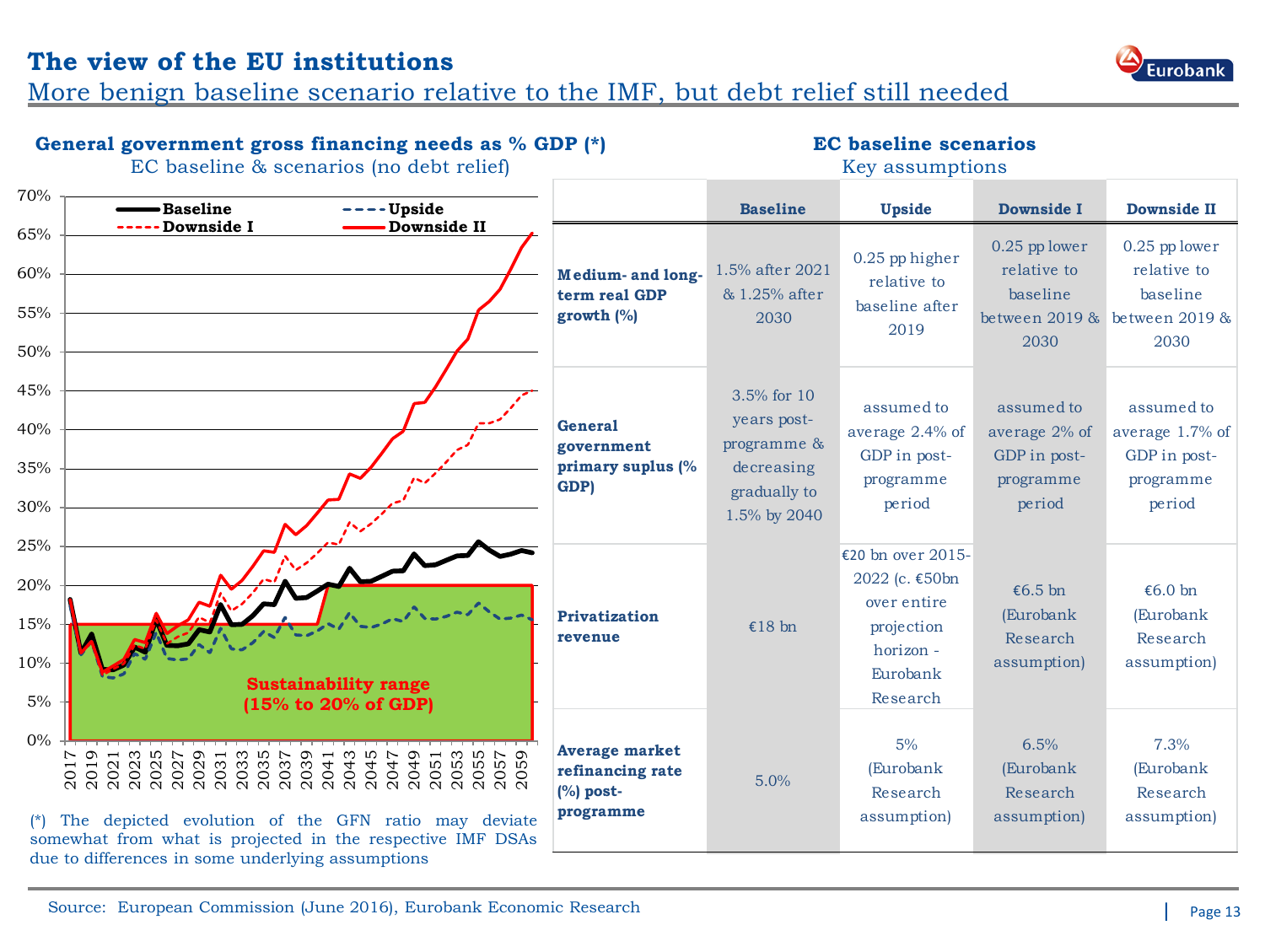## **Greek public debt sustainability**

Contrasting the views of the IMF and the EU institutions



#### **General government gross financing needs as % GDP (\*)**

Most recent baseline scenarios

### **Baseline scenarios**

|              | Most recent baseline scenarios                                                                                   |                                                                                                 | Key assumptions                                                                   |                                                                                         |
|--------------|------------------------------------------------------------------------------------------------------------------|-------------------------------------------------------------------------------------------------|-----------------------------------------------------------------------------------|-----------------------------------------------------------------------------------------|
| 70%          | <b>- IMF Jan 2017</b><br>EC June 2016                                                                            |                                                                                                 | <b>IMF</b><br>(January 2017)                                                      | <b>European Commission</b><br>(June 2016)                                               |
| 60%<br>50%   |                                                                                                                  | Medium-and<br>long-term<br>average nominal<br><b>GDP</b> growth<br>$(2024$ onwards)             | 2.8%                                                                              | 3.2%                                                                                    |
| 40%<br>30%   |                                                                                                                  | <b>General</b><br>government<br>primary suplus<br>(% GDP), post-<br>programme<br>period average | 1.5%                                                                              | 3.5% for 10 years post-<br>programme &<br>decreasing gradually to<br>1.5% by 2040       |
| 20%          |                                                                                                                  | <b>Privatization</b><br>revenue                                                                 | €10 $bn$                                                                          | €18 bn                                                                                  |
| 10%<br>$0\%$ | <b>Sustainability range</b><br>(15% to 20% of GDP)                                                               | Set aside for<br>bank recap<br>needs (EUR bn)                                                   | €10 $bn$                                                                          | none                                                                                    |
| Ņ<br>201     | The depicted evolution of the GFN ratios may deviate<br>somewhat from what is project in the respective DSAs due | <b>Market</b><br>refinancing<br>rates $(%)$                                                     | 6.00% in 2019;<br>$+/-4$ bps afterwards per<br>$+/-1$ ppt change in debt<br>ratio | 5.00% average in post-<br>programme period<br>(Eurobank Research<br><i>assumption</i> ) |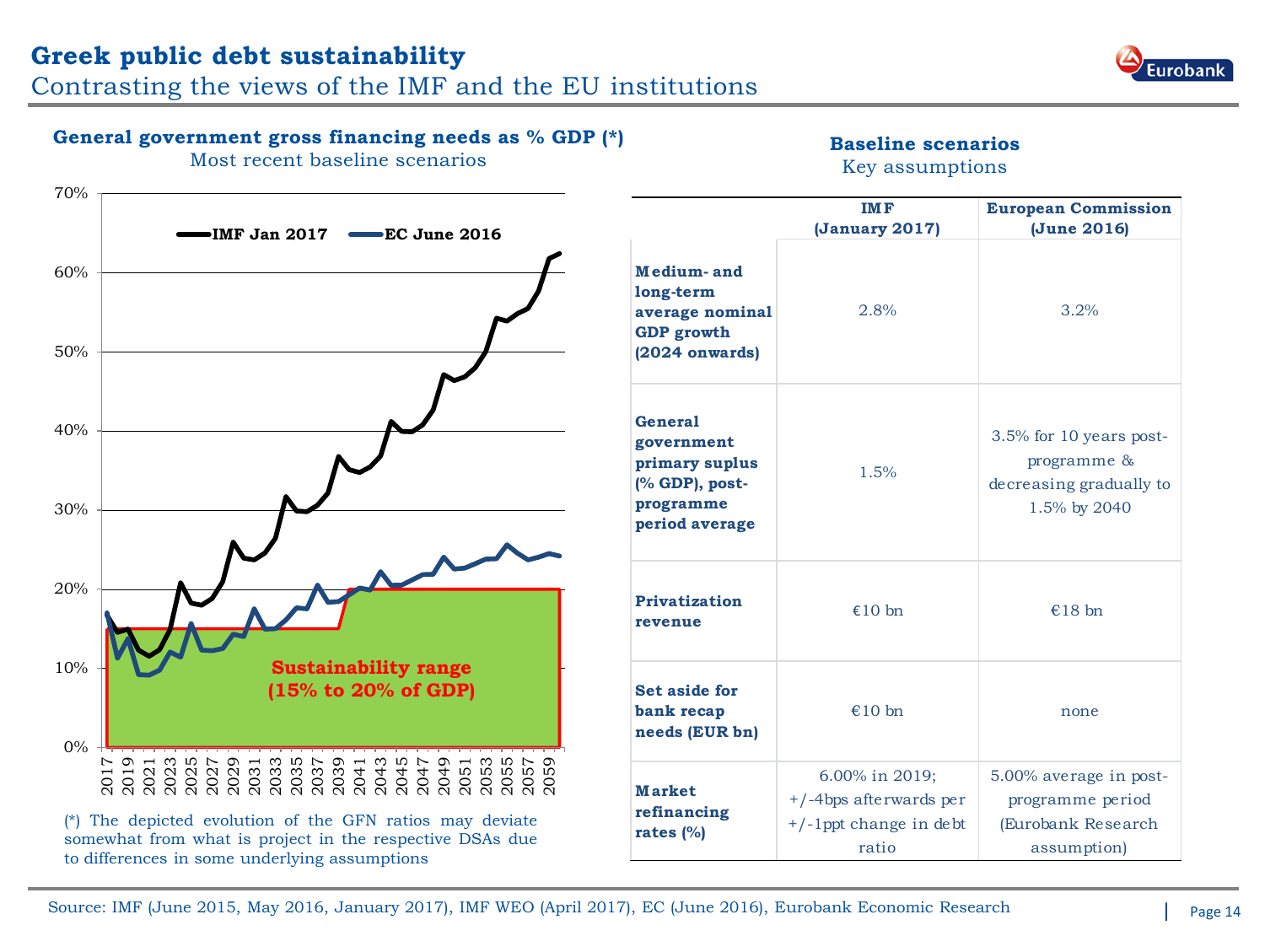

### **Section I.3**

Debt sustainability analysis *Sensitivity to underlying macro assumptions & implication from relaxing the medium-term primary surplus target*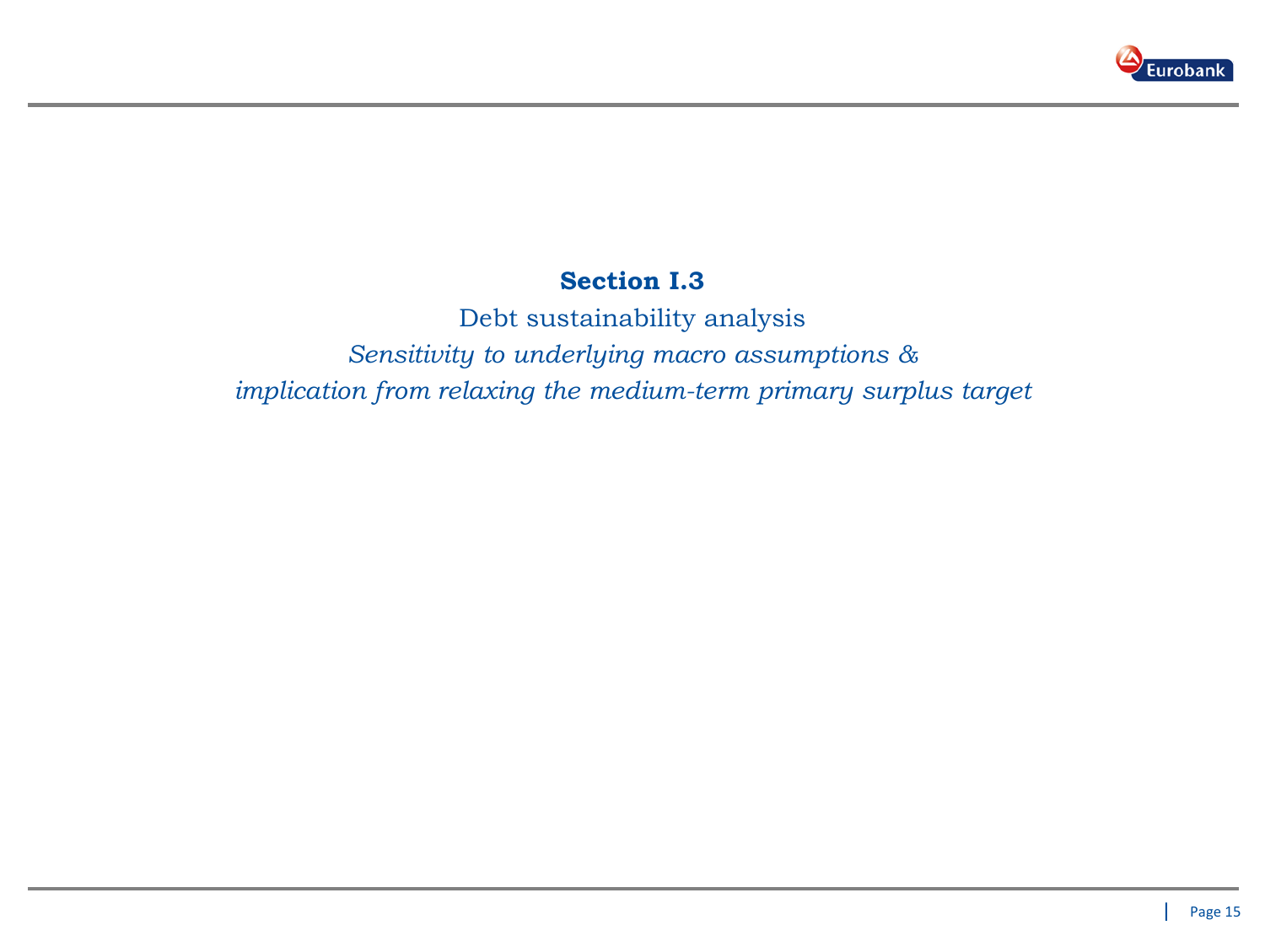# **Scenario analysis based on most recent DSA published by the EU institutions**



Evolution of gross financing needs (period average, in % of GDP)

|                                                           |                                                                                                       | 2017-2020 | 2021-2030 | 2031-2040 | 2041-2050 | 2051-2060 | 2017-2060 | Δ (2017-2060)<br>vs. Baseline |
|-----------------------------------------------------------|-------------------------------------------------------------------------------------------------------|-----------|-----------|-----------|-----------|-----------|-----------|-------------------------------|
|                                                           | Baseline +0.5 ppts per annum                                                                          | 12.6%     | 11.5%     | 15.3%     | 17.5%     | 18.1%     | 15.3%     | $-3.0%$                       |
| Nominal GDP growth<br>(average)                           | <b>Baseline</b><br>(3.8% in 2017-2023 & 3.2% from 2024<br>onwards)                                    | 12.8%     | 12.3%     | 17.5%     | 21.5%     | 24.0%     | 18.3%     |                               |
|                                                           | Baseline -0.5ppts per annum                                                                           | 13.0%     | 13.2%     | 20.1%     | 26.2%     | 31.4%     | 21.8%     | 3.5%                          |
|                                                           | Baseline +0.5ppts of GDP per annum                                                                    | 12.3%     | 11.3%     | 15.2%     | 17.7%     | 18.7%     | 15.4%     | $-2.9%$                       |
| Primary surplus (%<br>GDP)                                | <b>Baseline</b><br>$(3.5\%$ for 10 years post-programme $\&$<br>decreasing gradually to 1.5% by 2040) | 12.8%     | 12.3%     | 17.5%     | 21.5%     | 24.0%     | 18.3%     |                               |
|                                                           | Baseline -0.5ppts of GDP per annum                                                                    | 13.3%     | 13.3%     | 19.8%     | 25.2%     | 29.3%     | 21.1%     | 2.9%                          |
|                                                           | Baseline +0.5ppts per annum                                                                           | 12.8%     | 12.5%     | 18.2%     | 23.2%     | 27.2%     | 19.6%     | 1.3%                          |
| refinancing rate post-<br>Average market<br>programme (%) | <b>Baseline</b><br>(assumed to average c. 5.00% over<br>entire projection horizon)                    | 12.8%     | 12.3%     | 17.5%     | 21.5%     | 24.0%     | 18.3%     |                               |
|                                                           | Baseline -0.5ppts per annum                                                                           | 12.8%     | 12.2%     | 16.9%     | 19.9%     | 21.2%     | 17.1%     | $-1.2%$                       |

Source: European Commission (June 2016), Eurobank Economic Research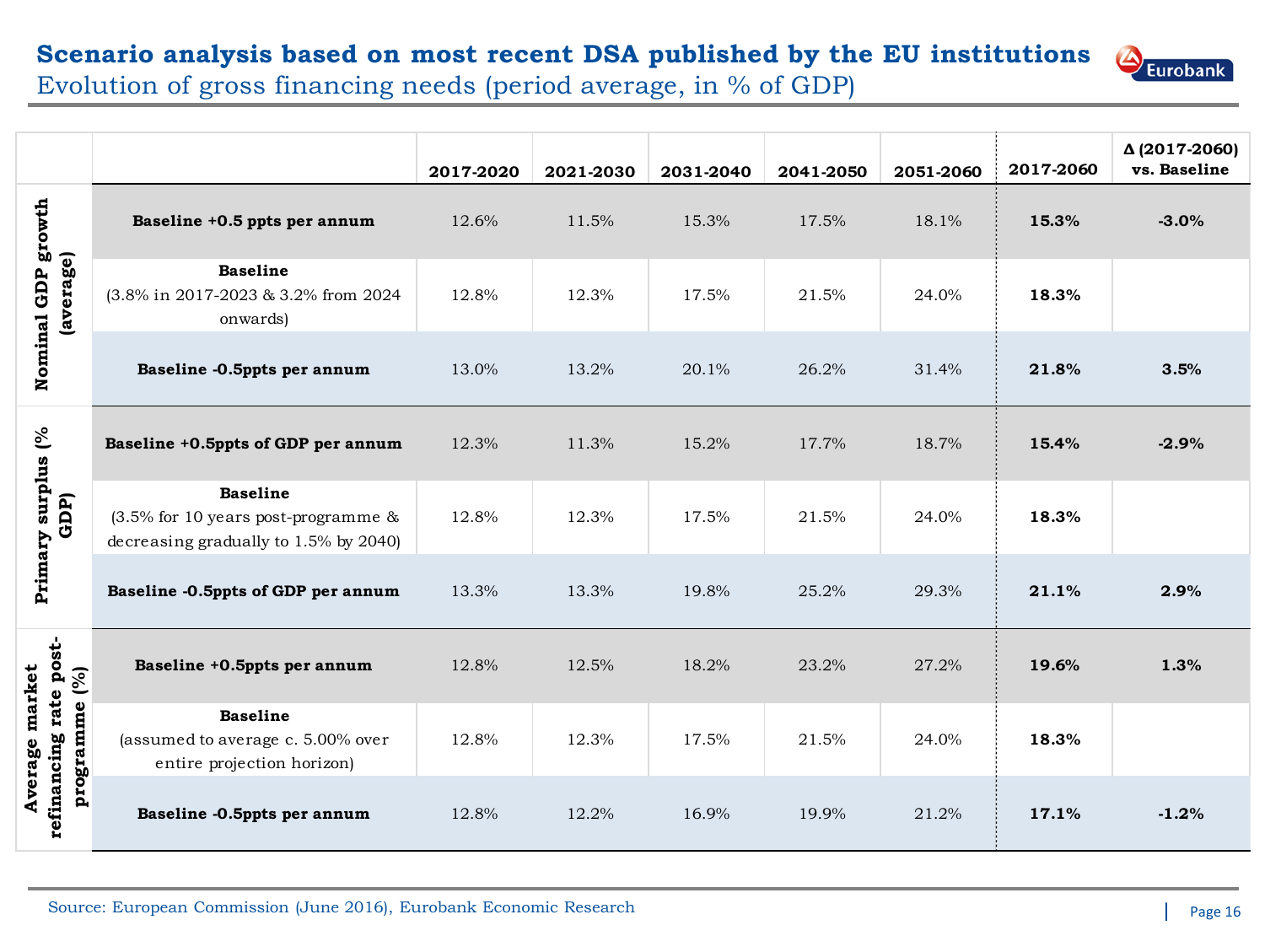# **Implications from relaxing the medium- and long-term fiscal targets**



Evolution of gross financing needs (period average, in % of GDP)

|                                                                                                  |                                                                                                                          | 2017-2020 | 2021-2030 | 2031-2040 | 2041-2050 | 2051-2060 | 2017-2060 |
|--------------------------------------------------------------------------------------------------|--------------------------------------------------------------------------------------------------------------------------|-----------|-----------|-----------|-----------|-----------|-----------|
|                                                                                                  | <b>European Commission</b><br>June 2016 baseline                                                                         | 12.8%     | 12.3%     | 17.5%     | 21.5%     | 24.0%     | 18.3%     |
| European Institutions'<br>DSA under different<br>scenarios                                       | <b>European Commission</b><br>adjusted to incorporate IMF staff's Jan<br>2017 baseline macro scenario                    | 14.7%     | 18.5%     | 30.1%     | 40.5%     | 54.5%     | 34.0%     |
| macro                                                                                            | Δ<br>(average deviation in ppts of GDP)                                                                                  | 1.9%      | 6.2%      | 12.5%     | 19.0%     | 30.5%     | 15.7%     |
| European Institutions'<br>medium<br>fiscal<br>assuming<br>targets<br>đ                           | <b>European Commission</b><br>baseline assuming primary surplus<br>target lowered to 1.5% of GDP from 2022<br>onwards    | 12.8%     | 15.0%     | 22.9%     | 28.1%     | 31.8%     | 23.4%     |
| and long-term<br>relaxation<br>DSA                                                               | <b>European Commission</b><br>baseline assuming primary surplus<br>target lowered to 1.5% of GDP from 2024<br>onwards    | 12.8%     | 14.1%     | 22.0%     | 27.0%     | 30.4%     | 22.4%     |
| ð<br>European Institutions'<br>growth<br>relaxation<br>$\ddot{+}$<br>fiscal target)<br>(baseline | <b>European Commission</b><br>baseline -0.5ppts GDP growth/annum<br>and 1.5% of GDP primary surplus from<br>2022 onwards | 13.0%     | 15.9%     | 25.6%     | 33.5%     | 40.4%     | 27.4%     |
| GDP<br>ಸೆ<br>. Sppt<br>DSA<br>annum<br>$\bullet$                                                 | <b>European Commission</b><br>baseline +0.5ppts GDP growth/annum<br>and 1.5% of GDP primary surplus from<br>2022 onwards | 12.6%     | 14.2%     | 20.4%     | 23.6%     | 24.9%     | 20.0%     |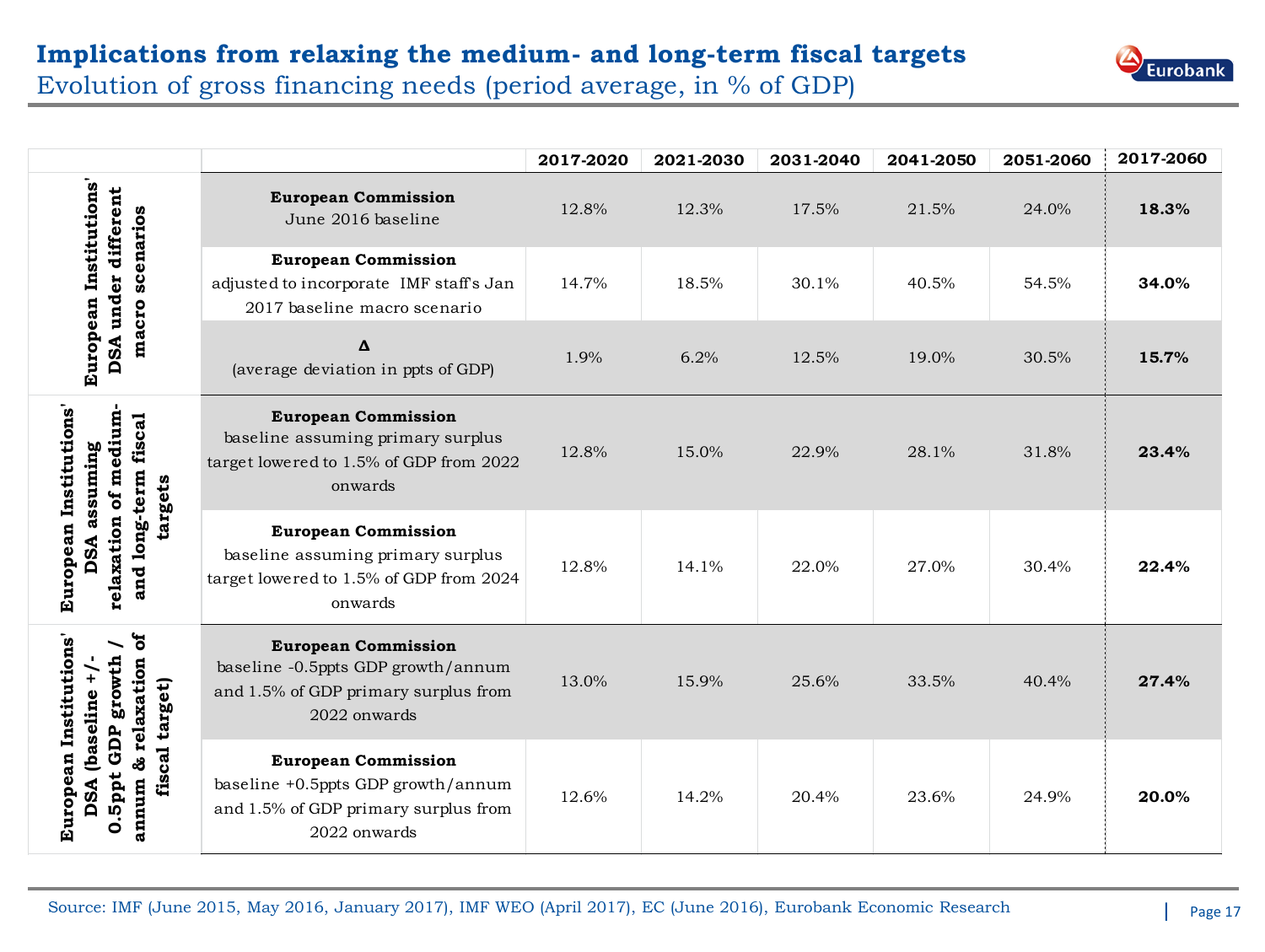

### **Section I.4**

*Is the existing medium- and long-term relief framework sufficient to restore Greek public debt sustainability?*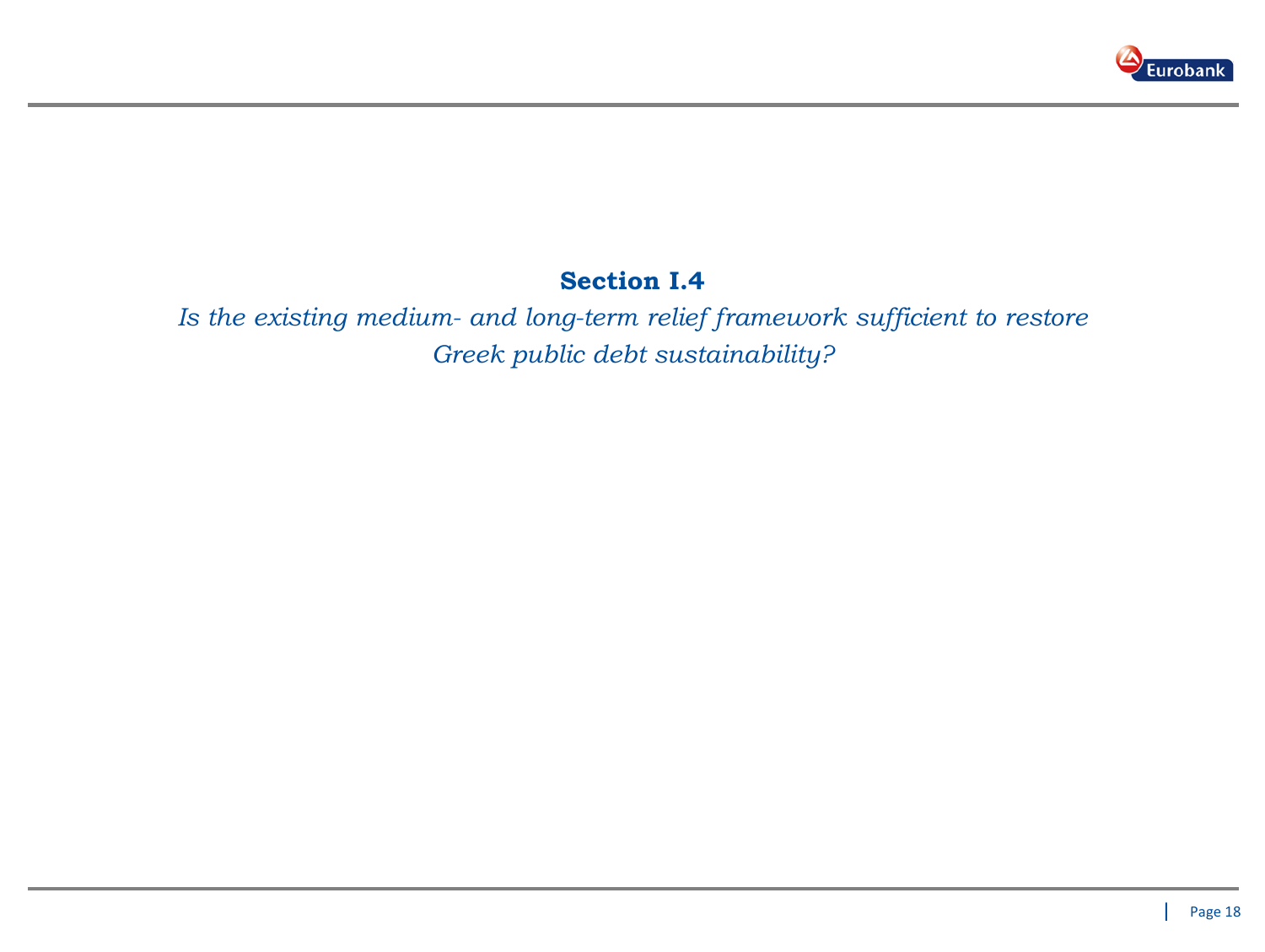### **Scope of m-t debt relief framework agreed at May 2016 Eurogroup**



|                       |                                                                                                                                   |                                                                                                                        |         |         | GFN (period average, in ppts of GDP) |         |         |         |
|-----------------------|-----------------------------------------------------------------------------------------------------------------------------------|------------------------------------------------------------------------------------------------------------------------|---------|---------|--------------------------------------|---------|---------|---------|
|                       | Macro scenario                                                                                                                    | Debt relief                                                                                                            | 2017-20 | 2021-30 | 2031-40                              | 2041-50 | 2051-60 | 2017-60 |
|                       | <b>European Commission</b><br>June 2016                                                                                           | none                                                                                                                   | 12.8%   | 12.3%   | 17.5%                                | 21.5%   | 24.0%   | 18.3%   |
| scenarios<br>Baseline | <b>European Commission</b><br>adjusted to incorporate<br>relaxation of the primary<br>surplus target to 1.5% from<br>2024 onwards | none                                                                                                                   | 12.8%   | 14.1%   | 22.0%                                | 27.0%   | 30.4%   | 22.4%   |
|                       | <b>European Commission</b><br>June 2016                                                                                           | Scenario compatible with<br>medium-term relief framework<br>agreed at May 2016 Eurogroup (*)                           | 12.8%   | 10.9%   | 14.2%                                | 15.8%   | 15.6%   | 14.0%   |
| Debt relief scenarios | <b>European Commission</b><br>adjusted to incorporate<br>relaxation of the primary<br>surplus target to 1.5% from<br>2024 onwards | Scenario compatible with<br>medium-term relief framework<br>agreed at May 2016 Eurogroup (*)                           | 12.8%   | 12.6%   | 18.6%                                | 21.3%   | 22.0%   | 18.1%   |
|                       | <b>IMF</b><br>January 2017                                                                                                        | Scenario compatible with<br>medium-term relief framework<br>agreed at May 2016 Eurogroup (*)                           | 14.4%   | 16.0%   | 24.1%                                | 29.8%   | 36.6%   | 25.5%   |
|                       | <b>IMF</b><br>January 2017                                                                                                        | In line with the IMF's indicative<br>debt relief package<br>Presented in the Article IV report<br>of Jan/Feb 2017 (**) | 13.6%   | 9.4%    | 7.6%                                 | 12.4%   | 17.8%   | 12.0%   |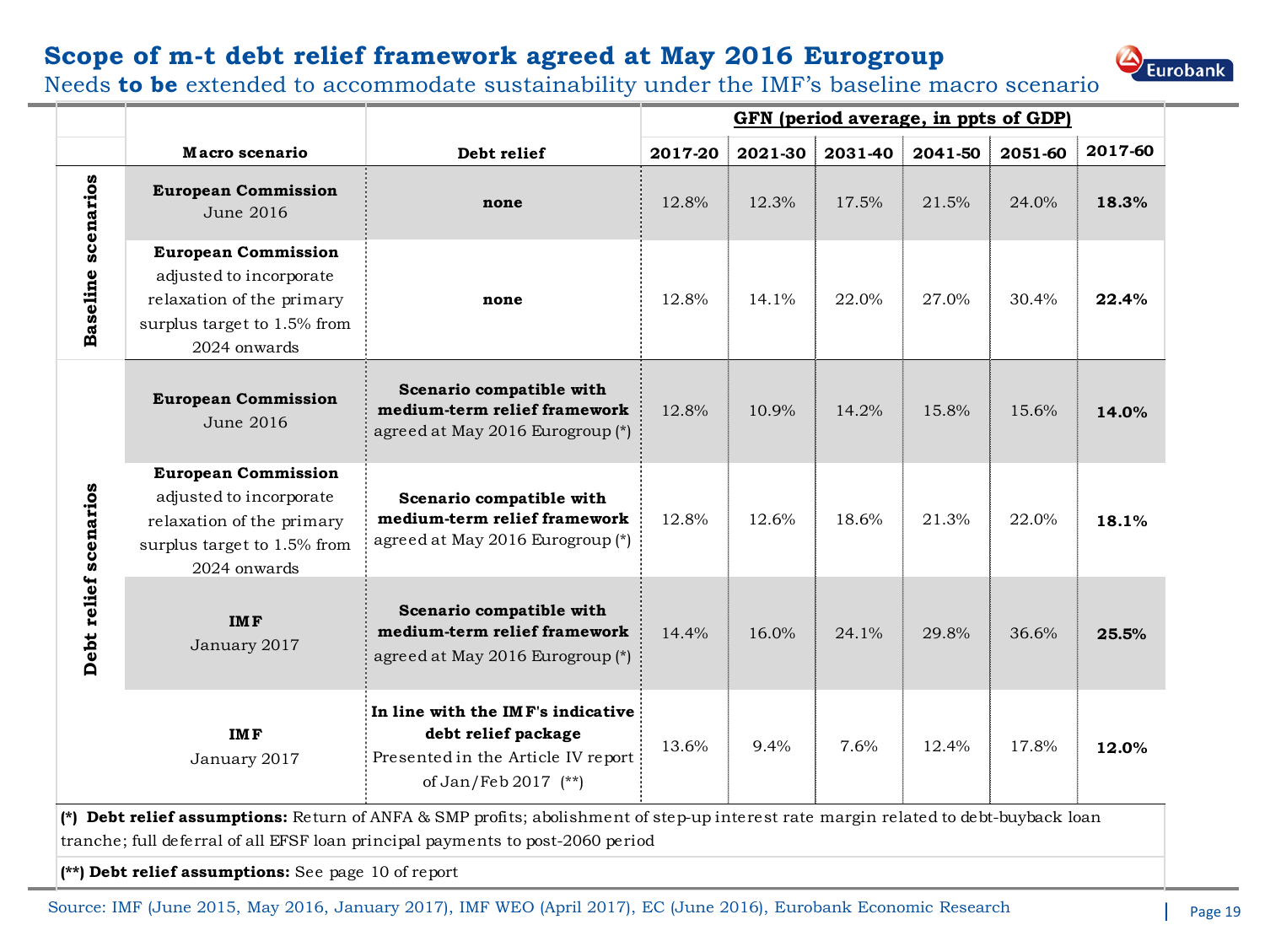

### **Part II**

State borrowing needs and funding sources, impact of short-term debt relief & potential purchase volumes of Greek debt under the ECB's expanded asset purchase programme (QE)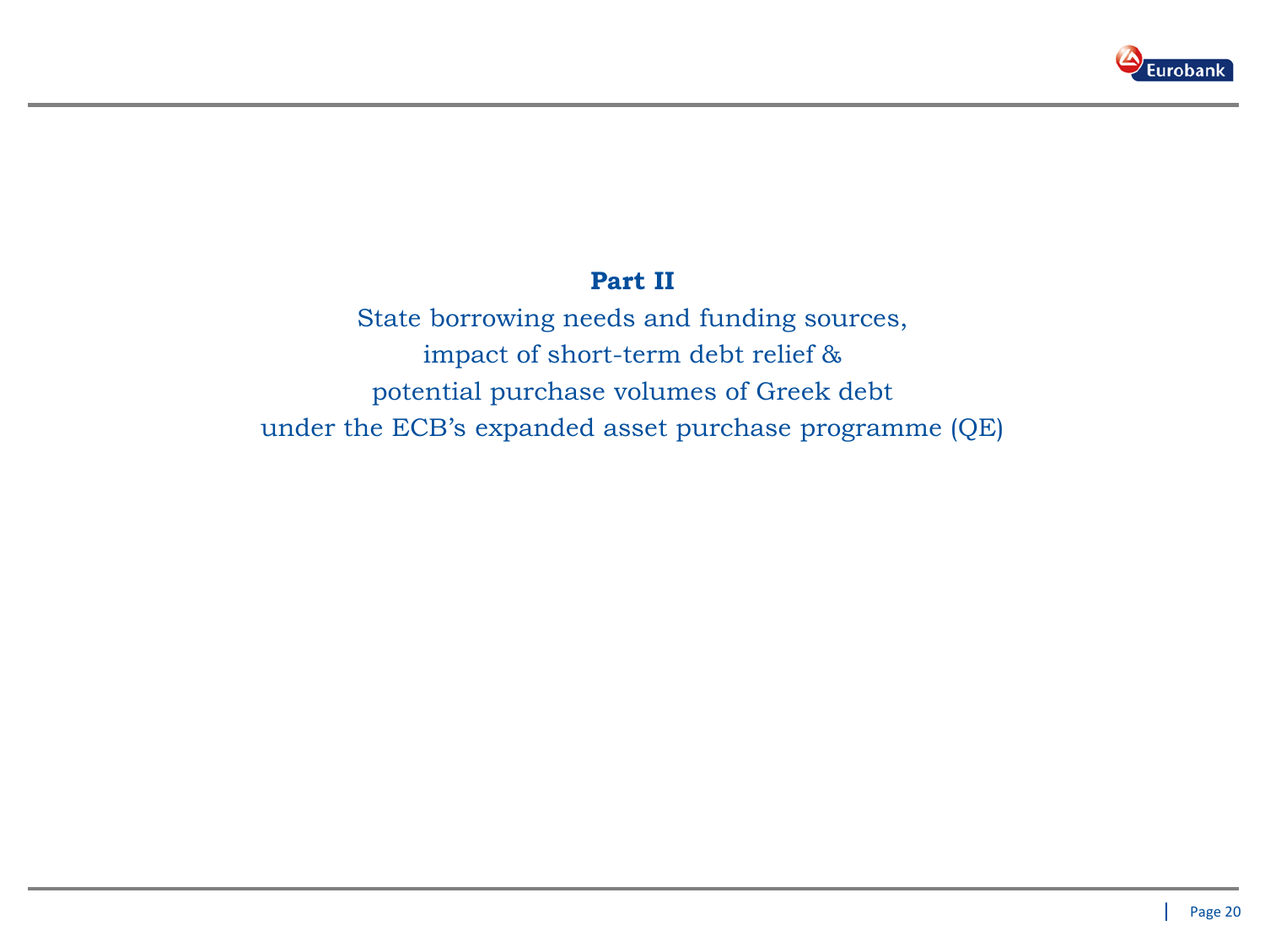### **Greece: state borrowing needs & sources of funding (EUR bn)**





|                                                                                                                                                                                                                                                                                    |        |          |                |                | Greece - State borrowing needs & sources of funding, January 2017-August 2018 in EUR bn (*) |        |                |                |               |                        |
|------------------------------------------------------------------------------------------------------------------------------------------------------------------------------------------------------------------------------------------------------------------------------------|--------|----------|----------------|----------------|---------------------------------------------------------------------------------------------|--------|----------------|----------------|---------------|------------------------|
|                                                                                                                                                                                                                                                                                    |        |          | <b>FY-2017</b> |                |                                                                                             |        |                | <b>FY-2018</b> |               |                        |
|                                                                                                                                                                                                                                                                                    | Q1     | $\bf Q2$ | Q <sub>3</sub> | Q <sub>4</sub> | <b>FY-2017</b>                                                                              | Q1     | Q <sub>2</sub> | July           | <b>August</b> | <b>Jan-Aug</b><br>2018 |
| State cash primary balance <sup>1</sup><br>$("-" = surplus)$                                                                                                                                                                                                                       | $-1.0$ | 1.7      | $-4.5$         | 0.0            | $-3.8$                                                                                      | $-1.1$ | $-1.1$         | $-0.4$         | $-0.4$        | $-3.0$                 |
| Interest payments                                                                                                                                                                                                                                                                  | 2.4    | 1.1      | 1.3            | 0.7            | 5.6                                                                                         | 2.3    | 0.7            | 0.6            | 1.1           | 4.7                    |
| Amortization payments                                                                                                                                                                                                                                                              | 0.2    | 2.2      | 7.1            | 0.2            | 9.7                                                                                         | 0.7    | 0.8            | 2.4            | 0.0           | 3.9                    |
| Banking sector needs <sup>2</sup>                                                                                                                                                                                                                                                  | 0.0    | 0.0      | 0.0            | 0.0            | 0.0                                                                                         | 0.0    | 0.0            | 0.0            | 0.0           | 0.0                    |
| Partial unwinding of repo<br>operations <sup>3</sup>                                                                                                                                                                                                                               | 0.0    | 0.0      | 0.0            | 2.0            | 2.0                                                                                         | 0.0    | 0.0            | 2.0            | 0.0           | 2.0                    |
| Clearance of arrears <sup>4</sup>                                                                                                                                                                                                                                                  | 1.7    | 0.0      | 1.8            | 0.0            | 3.5                                                                                         | 1.0    | 1.0            | 0.0            | 0.0           | 2.0                    |
| <b>I. Gross financing need</b>                                                                                                                                                                                                                                                     | 3.3    | 5.0      | 5.7            | 3.0            | 16.9                                                                                        | 2.9    | 1.4            | 4.6            | 0.7           | 9.6                    |
| <b>II. Gross financing source</b>                                                                                                                                                                                                                                                  | 0.8    | 0.5      | 0.5            | 0.5            | 2.3                                                                                         | 1.1    | 0.8            | 0.0            | 0.0           | 1.9                    |
| Privatisation revenue <sup>5</sup>                                                                                                                                                                                                                                                 | 0.5    | 0.5      | 0.5            | 0.5            | 2.0                                                                                         | 0.8    | 0.8            | 0.0            | 0.0           | 1.6                    |
| Return to Greece of ANFA and SMP<br>profits                                                                                                                                                                                                                                        | 0.3    | 0.0      | 0.0            | 0.0            | 0.3                                                                                         | 0.3    | 0.0            | 0.0            | 0.0           | 0.3                    |
| III. Net financing need (I-II)                                                                                                                                                                                                                                                     | 2.5    | 4.5      | $5.2$          | 2.5            | 14.6                                                                                        | 1.8    | 0.6            | 4.6            | 0.7           | 7.7                    |
| Official loan disbursements <sup>6</sup>                                                                                                                                                                                                                                           | 7.6    | 9.6      | 2.0            | 5.1            | 24.3                                                                                        | 3.0    | 3.4            | 0.0            | 3.5           | 9.9                    |
| State deposit financing                                                                                                                                                                                                                                                            | $-5.1$ | $-5.1$   | 3.2            | $-2.6$         | $-9.7$                                                                                      | $-1.2$ | $-2.8$         | 4.6            | $-2.8$        | $-2.2$                 |
| Use of subsector deposits (repos)                                                                                                                                                                                                                                                  | 0.0    | 0.0      | 0.0            | 0.0            | 0.0                                                                                         | 0.0    | 0.0            | 0.0            | 0.0           | 0.0                    |
| <b>IV. Financing gap</b>                                                                                                                                                                                                                                                           | 0.0    | 0.0      | 0.0            | 0.0            | 0.0                                                                                         | 0.0    | 0.0            | 0.0            | 0.0           | 0.0                    |
| Memo items                                                                                                                                                                                                                                                                         |        |          |                |                |                                                                                             |        |                |                |               |                        |
| Total State deposit stock e.o.p<br>(assumed c. $\epsilon$ 3bn at end-2016)                                                                                                                                                                                                         | 8.1    | 13.2     | 10.0           | 12.7           | 12.7                                                                                        | 13.9   | 16.7           | 12.1           | 14.9          | 14.9                   |
| ( $*$ ) Table assumes rollover of full amount of T-bills oustanding (c. €15bn currently)<br>1/ Assumptions for FY-2017 in line with 2017 Budget; assumptions for 2018 in line with EC compliance report (June 2016)<br>2/ Table assumes no need for any new bank recapitalisations |        |          |                |                |                                                                                             |        |                |                |               |                        |

3/ & 4/ Eurobank Research assumptions

5/ Revenues assumed for FY-2017 in line with 2017 Budget; assumptions for 2018 in line with EC compliance report (June 2016)

6/ Timeline of official loan disbursements assumed to be in line with the EC compliance report (June 2016); €6.1bn loan tranche of 2nd programme review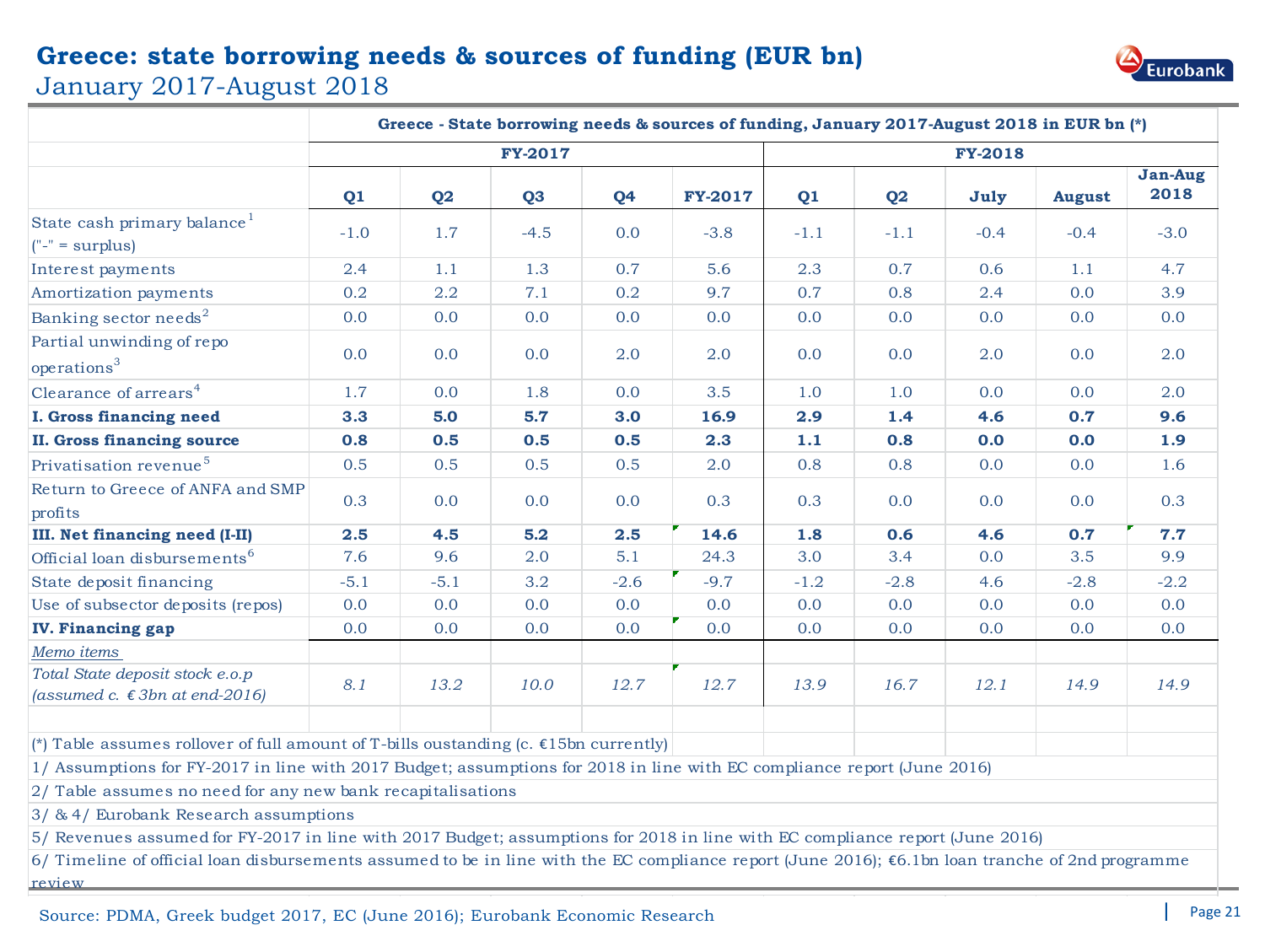

### **Greece: monthly amortization payments on public debt in 2017 (EUR bn**)

|              | <b>NCBs</b><br>(ANFA) | ECB<br>(SMP) | Old GGBs<br>(holdouts) | <b>GGBs</b><br>issuedin<br>2014 | <b>Bonds</b><br>(total) | <b>BoG</b> loans | Special purpose<br>& bilateral<br>international<br>loans (EIB)                                                                             | Other<br>loans | <b>EFSF</b><br>loans | <b>GLF</b><br>loans | <b>IMF</b> loans | <b>ESM</b> loans<br>(3rd)<br>bailout) | <b>Total</b> |
|--------------|-----------------------|--------------|------------------------|---------------------------------|-------------------------|------------------|--------------------------------------------------------------------------------------------------------------------------------------------|----------------|----------------------|---------------------|------------------|---------------------------------------|--------------|
| $Jan-17$     |                       |              |                        |                                 |                         |                  |                                                                                                                                            |                |                      |                     |                  |                                       |              |
| Feb-17       |                       |              |                        | 0.005                           | 0.005                   |                  |                                                                                                                                            |                |                      |                     |                  |                                       | 0.00         |
| $Mar-17$     |                       |              |                        |                                 |                         |                  | 0.01                                                                                                                                       |                |                      |                     | 0.15             |                                       | 0.16         |
| Apr-17       | 0.17                  | 1.23         |                        |                                 | 1.40                    |                  |                                                                                                                                            | 0.21           |                      |                     |                  |                                       | 1.61         |
| $May-17$     |                       |              |                        |                                 |                         |                  |                                                                                                                                            |                |                      |                     |                  |                                       |              |
| $Jun-17$     |                       |              |                        |                                 |                         | 0.47             | 0.14                                                                                                                                       |                |                      |                     |                  |                                       | 0.61         |
| $Jul-17$     | 1.46                  | 2.42         | 0.20                   | 2.09                            | 6.16                    |                  | 0.11                                                                                                                                       |                |                      |                     | 0.30             |                                       | 6.57         |
| Aug-17       |                       |              | 0.38                   |                                 | 0.38                    |                  |                                                                                                                                            |                |                      |                     |                  |                                       | 0.38         |
| $Sep-17$     |                       |              |                        |                                 |                         |                  | 0.004                                                                                                                                      |                |                      |                     | 0.15             |                                       | 0.15         |
| $Oct-17$     |                       |              |                        |                                 |                         |                  |                                                                                                                                            |                |                      |                     |                  |                                       |              |
| $Nov-17$     |                       |              |                        |                                 |                         |                  |                                                                                                                                            |                |                      |                     |                  |                                       |              |
| $Dec-17$     |                       |              |                        |                                 |                         |                  | 0.03                                                                                                                                       |                |                      |                     | 0.16             |                                       | 0.19         |
| <b>Total</b> | 1.62                  | 3.66         | 0.57                   | 2.09                            | 7.95                    | 0.47             | 0.30<br>(*) Table excludes T-bill maturities (full rollover assumed) & partial unwinding of repo operations (inter-governmental borrowing) | 0.21           |                      |                     | 0.75             |                                       | 9.67         |

Source: PDMA, Greek budget 2017, EC (June 2016); Eurobank Economic Research Page 22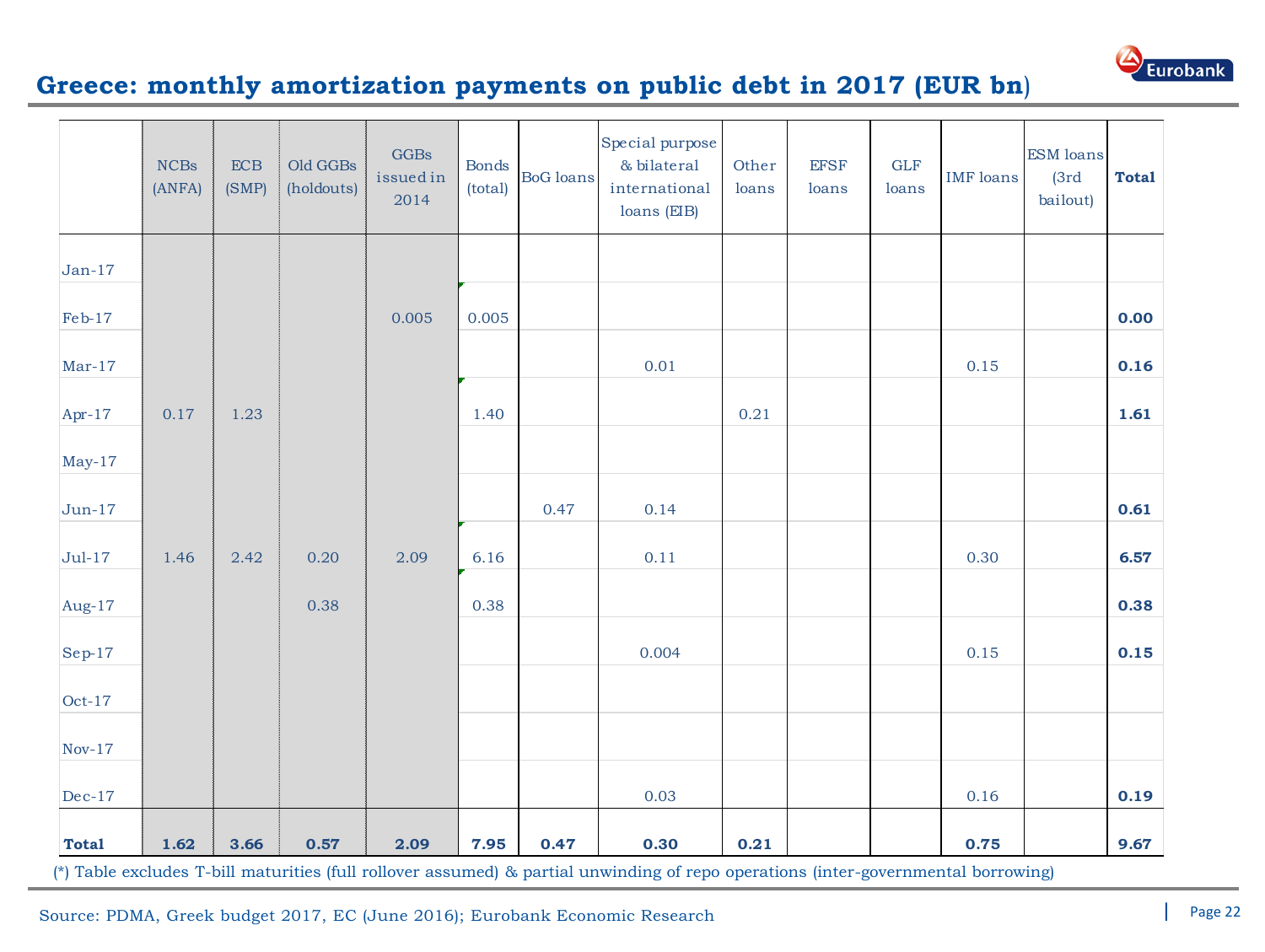

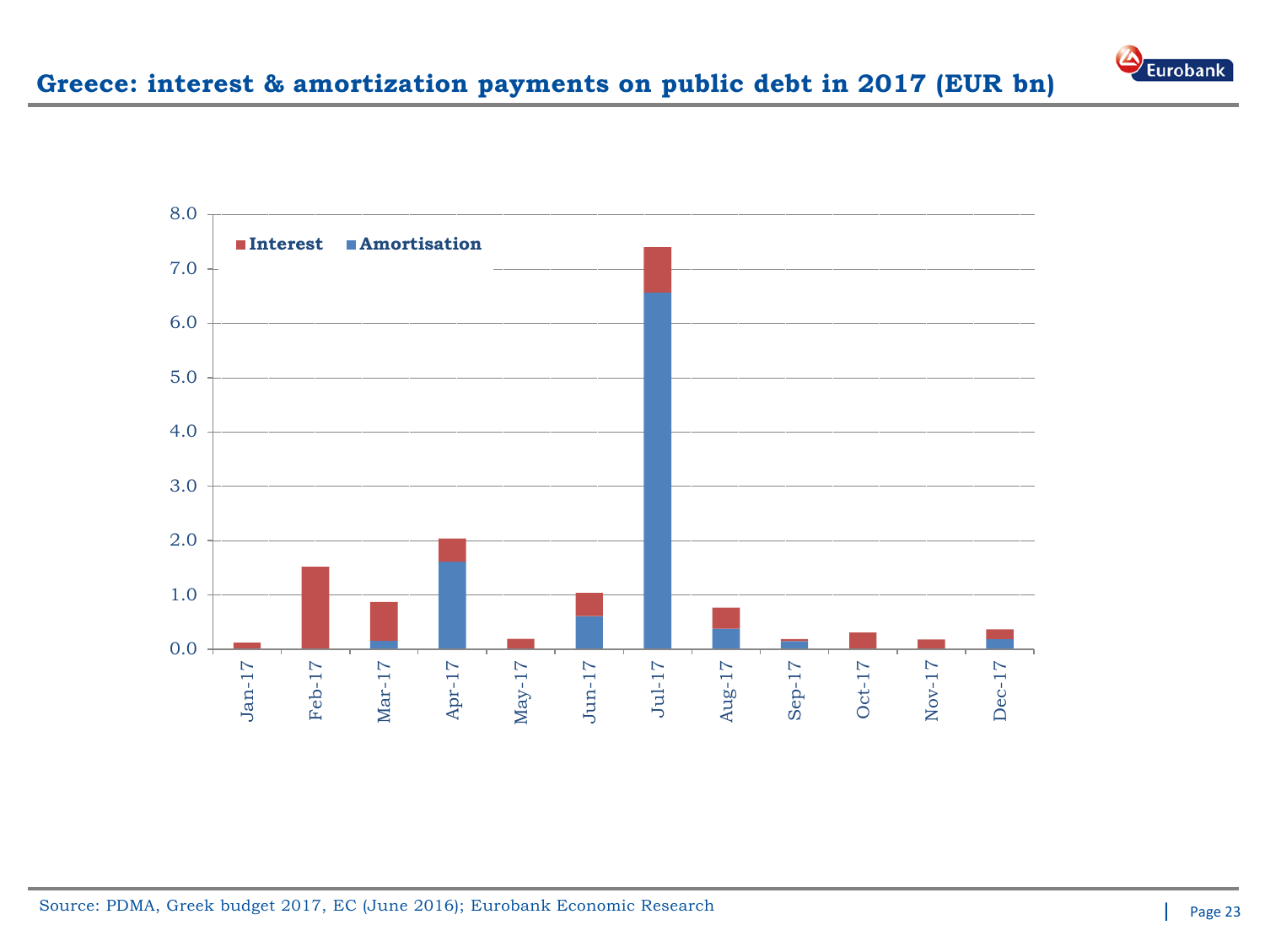

|              |                                                | Outstanding amounts as of end December 2016 |           |              |                  |                                                                          |                                        |                                  | Greece: multi-year amortization payments on public debt (EUR bn) |                  |                                                         |                                                                                         | Eurobank                                          |
|--------------|------------------------------------------------|---------------------------------------------|-----------|--------------|------------------|--------------------------------------------------------------------------|----------------------------------------|----------------------------------|------------------------------------------------------------------|------------------|---------------------------------------------------------|-----------------------------------------------------------------------------------------|---------------------------------------------------|
| Year         | <b>T-bills (EUR</b><br>14.94bn<br>outstanding) | <b>NCBs (ANFA)</b>                          | ECB (SMP) | <b>Bonds</b> | <b>BoG</b> loans | <b>Special</b><br>purpose &<br>bilateral<br>international<br>loans (EIB) | <b>Other</b><br>international<br>loans | <b>EFSF</b> loans<br>re-profiled | <b>GLF</b> loans (1st<br>bailout)                                | <b>IMF</b> loans | <b>Repos (EUR</b><br>11.9 <sub>bn</sub><br>outstanding) | <b>ESM</b> loans (all<br>disbursements<br>assumed to<br>reach €64.8bn<br>by late $2018$ | <b>Total</b><br>(netting out T-<br>bills & repos) |
| 2017         | 15.0                                           | 1.6                                         | 3.7       | 2.7          | 0.5              | 0.3                                                                      | 0.2                                    | 0.0                              | 0.0                                                              | 0.7              | 2.0                                                     | 0.0                                                                                     | 9.6                                               |
| 2018         | 15.0                                           | 0.6                                         | 1.3       | 0.0          | 0.5              | 0.3                                                                      | 0.2                                    | 0.0                              | 0.0                                                              | 1.8              | 2.0                                                     | 0.0                                                                                     | 4.6                                               |
| 2019         | 15.0                                           | 1.0                                         | 4.8       | 4.8          | 0.5              | 0.3                                                                      | 0.2                                    | 0.0                              | 0.0                                                              | 2.0              |                                                         | 0.0                                                                                     | 13.6                                              |
| 2020         | 15.0                                           | 0.2                                         | 1.1       |              | 0.5              | 0.3                                                                      | 0.2                                    | 0.0                              | 0.7                                                              | 2.0              |                                                         | 0.0                                                                                     | 5.1                                               |
| 2021         | 15.0                                           |                                             |           |              | 0.5              | 0.4                                                                      | 0.2                                    | 0.0                              | 2.1                                                              | 2.0              |                                                         | 0.0                                                                                     | 5.2                                               |
| 2022         | 15.0                                           | 0.8                                         | 0.5       | 0.0          | 0.5              | 0.4                                                                      | 0.2                                    | 0.0                              | 2.6                                                              | 1.9              |                                                         | 0.0                                                                                     | 6.9                                               |
| 2023         | 15.0                                           |                                             |           | 1.8          | 0.5              | 0.4                                                                      | 0.2                                    | 2.3                              | 2.6                                                              | 1.3              |                                                         | 0.0                                                                                     | 9.1                                               |
| 2024         | 15.0                                           | 0.2                                         | 1.1       | 1.8          |                  | 0.4                                                                      | 0.2                                    | 2.3                              | 2.6                                                              | 0.3              |                                                         | 0.0                                                                                     | 8.9                                               |
| 2025         | 15.0                                           | 0.1                                         |           | 1.7          |                  | 0.4                                                                      | 0.2                                    | 2.3                              | 2.6                                                              |                  |                                                         | 0.0                                                                                     | 7.3                                               |
| 2026         | 15.0                                           | 0.2                                         | 0.7       | 1.5          |                  | 0.4                                                                      | 0.2                                    | 2.3                              | 2.6                                                              |                  |                                                         | 0.0                                                                                     | 8.0                                               |
| 2027         | 15.0                                           |                                             |           | 1.5          |                  | 1.4                                                                      | 0.2                                    | 2.3                              | 2.6                                                              |                  |                                                         | 0.0                                                                                     | 8.0                                               |
| 2028         | 15.0                                           |                                             |           | 1.7          |                  | 0.5                                                                      | 0.2                                    | 2.3                              | 2.6                                                              |                  |                                                         | 0.0                                                                                     | 7.4                                               |
| 2029         | 15.0                                           |                                             |           | 1.5          |                  | 0.2                                                                      | 0.2                                    | 2.3                              | 2.6                                                              |                  |                                                         | 0.0                                                                                     | 6.8                                               |
| 2030         | 15.0                                           | 0.1                                         | 0.0       | 1.4          |                  | 0.4                                                                      | 0.2                                    | 2.3                              | 2.6                                                              |                  |                                                         | 0.0                                                                                     | 7.1                                               |
| 2031         | 15.0                                           |                                             |           | 1.4          |                  | 0.1                                                                      | 0.2                                    | 2.3                              | 2.6                                                              |                  |                                                         | 0.0                                                                                     | 6.6                                               |
| 2032         | 15.0                                           |                                             |           | 1.4          |                  | 0.1                                                                      | 0.2                                    | 2.3                              | 2.6                                                              |                  |                                                         | 0.0                                                                                     | 6.6                                               |
| 2033         | 15.0                                           |                                             |           | 1.5          |                  | 0.0                                                                      | 0.2                                    | 2.3                              | 2.6                                                              |                  |                                                         | 0.0                                                                                     | 6.7                                               |
| 2034         | 15.0                                           |                                             |           | 1.7          |                  | 0.0                                                                      | 0.3                                    | 2.3                              | 2.6                                                              |                  |                                                         | 2.3                                                                                     | 9.2                                               |
| 2035         | 15.0                                           |                                             |           | 1.4          |                  | 0.0                                                                      | 0.3                                    | 2.3                              | 2.6                                                              |                  |                                                         | 2.3                                                                                     | 9.0                                               |
| 2036         | 15.0                                           |                                             |           | 1.5          |                  | 0.0                                                                      | 0.3                                    | 2.3                              | 2.6                                                              |                  |                                                         | 2.3                                                                                     | 9.0                                               |
| 2037         | 15.0                                           | 0.1                                         | 0.0       | 1.4          |                  | 0.0                                                                      | 0.3                                    | 2.3                              | 2.6                                                              |                  |                                                         | 2.3                                                                                     | 9.0                                               |
| 2038         | 15.0                                           |                                             |           | 1.4          |                  | 0.0                                                                      |                                        | 2.3                              | 2.6                                                              |                  |                                                         | 2.3                                                                                     | 8.6                                               |
| 2039         | 15.0                                           |                                             |           | 1.3          |                  | 0.0                                                                      |                                        | 2.3                              | 2.6                                                              |                  |                                                         | 2.3                                                                                     | 8.6                                               |
| 2040         | 15.0                                           |                                             |           | 1.4          |                  | 0.0                                                                      |                                        | 2.3                              | 1.9                                                              |                  |                                                         | 2.3                                                                                     | 7.9<br>6.5                                        |
| 2041<br>2042 | 15.0<br>15.0                                   |                                             |           | 1.4<br>1.4   |                  | 0.0                                                                      |                                        | 2.3<br>2.3                       | 0.6                                                              |                  |                                                         | 2.3<br>2.3                                                                              | 6.0                                               |
| 2043         | 15.0                                           |                                             |           |              |                  |                                                                          |                                        | 3.4                              |                                                                  |                  |                                                         | 2.3                                                                                     | 5.7                                               |
| 2044         | 15.0                                           |                                             |           |              |                  |                                                                          |                                        | 4.2                              |                                                                  |                  |                                                         | 2.3                                                                                     | 6.5                                               |
| 2045         | 15.0                                           |                                             |           |              |                  |                                                                          |                                        | 4.2                              |                                                                  |                  |                                                         | 2.3                                                                                     | 6.5                                               |
| 2046         | 15.0                                           |                                             |           |              |                  |                                                                          |                                        | 4.3                              |                                                                  |                  |                                                         | 2.3                                                                                     | 6.6                                               |
| 2047         | 15.0                                           |                                             |           |              |                  |                                                                          |                                        | 4.2                              |                                                                  |                  |                                                         | 2.3                                                                                     | 6.5                                               |
| 2048         | 15.0                                           |                                             |           |              |                  |                                                                          |                                        | 5.9                              |                                                                  |                  |                                                         | 2.3                                                                                     | 8.2                                               |
| 2049         | 15.0                                           |                                             |           |              |                  |                                                                          |                                        | 7.2                              |                                                                  |                  |                                                         | 2.3                                                                                     | 9.4                                               |
| 2050         | 15.0                                           |                                             |           |              |                  |                                                                          |                                        | 6.8                              |                                                                  |                  |                                                         | 2.3                                                                                     | 9.1                                               |
| 2051         | $15.0\,$                                       |                                             |           |              |                  |                                                                          |                                        | 7.3                              |                                                                  |                  |                                                         | $2.3\,$                                                                                 | 9.6                                               |
| 2052         | 15.0                                           |                                             |           |              |                  |                                                                          |                                        | 7.5                              |                                                                  |                  |                                                         | 2.3                                                                                     | 9.7                                               |
| 2053         | 15.0                                           |                                             |           |              |                  |                                                                          |                                        | 7.6                              |                                                                  |                  |                                                         | 2.3                                                                                     | 9.8                                               |
| 2054         | 15.0                                           |                                             |           |              |                  |                                                                          |                                        | 7.6                              |                                                                  |                  |                                                         | 2.3                                                                                     | 9.8                                               |
| 2055         | 15.0                                           |                                             |           |              |                  |                                                                          |                                        | 7.6                              |                                                                  |                  |                                                         | 2.3                                                                                     | 9.8                                               |
| 2056         | 15.0                                           |                                             |           |              |                  |                                                                          |                                        | 7.5                              |                                                                  |                  |                                                         | 3.4                                                                                     | 10.8                                              |
| 2057         | 15.0                                           |                                             |           | 1.1          |                  |                                                                          |                                        | 0.0                              |                                                                  |                  |                                                         | 3.4                                                                                     | 4.5                                               |
| 2058         | 15.0                                           |                                             |           |              |                  |                                                                          |                                        |                                  |                                                                  |                  |                                                         | 3.4                                                                                     | 3.4                                               |
| 2059         | 15.0                                           |                                             |           |              |                  |                                                                          |                                        |                                  |                                                                  |                  |                                                         | 3.4                                                                                     | 3.4                                               |
| 2060         | 15.0                                           |                                             |           |              |                  |                                                                          |                                        |                                  |                                                                  |                  |                                                         | 1.1                                                                                     | 1.1                                               |
| <b>Total</b> |                                                | 4.9                                         | 13.2      | 38.8         | 3.3              | 6.5                                                                      | 4.4                                    | 130.9                            | 52.9                                                             | 12.1             | 4.0                                                     | 64.8                                                                                    | 331.9                                             |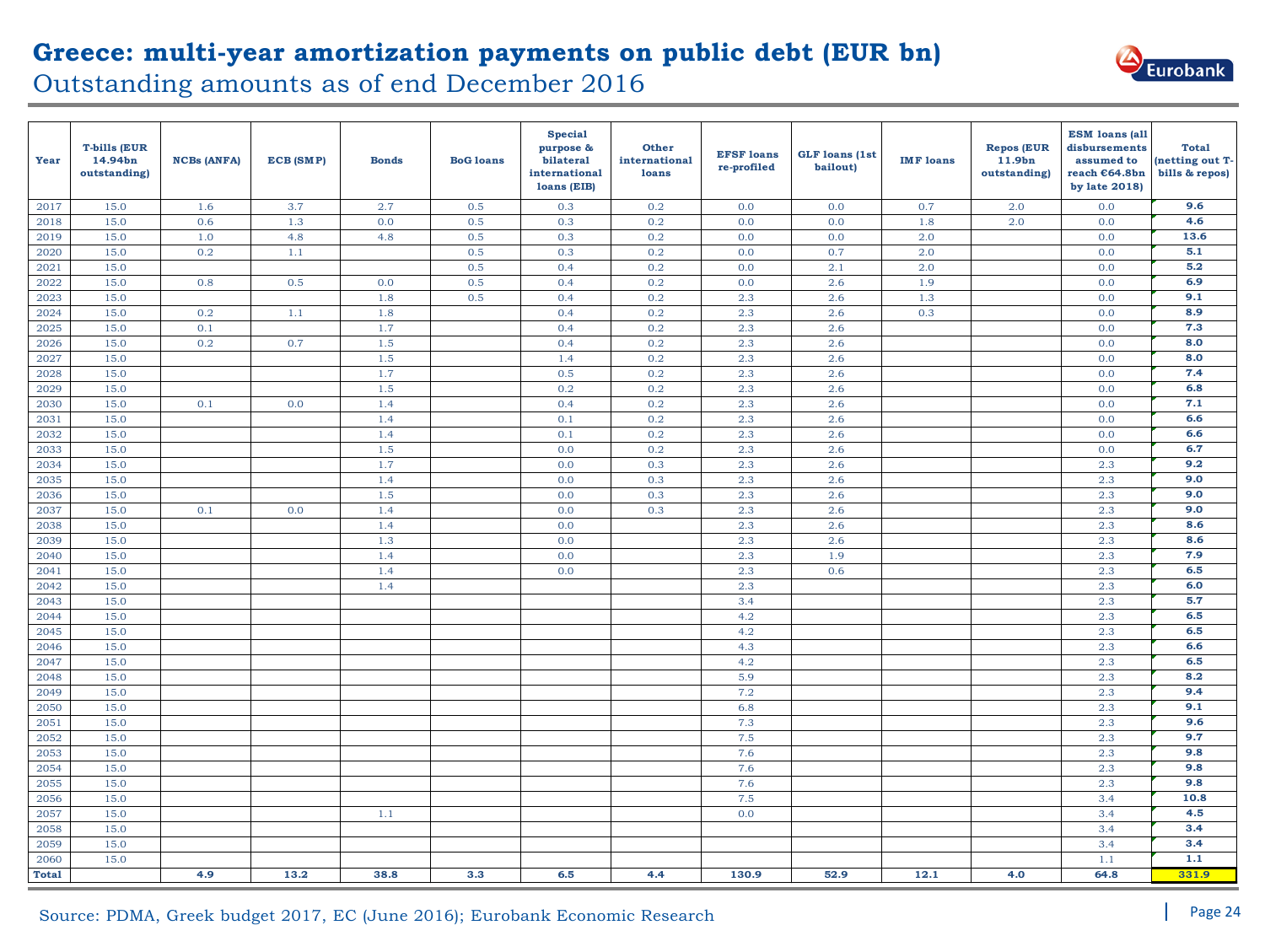

#### **I. Smoothening of the EFSF repayment profile**

Description: 4-year extension in the weighted average maturity of EFSF loans provided to Greece in the context of the 2nd bailout programme.

Objective: reduce refinancing risks for the Greek state, by back-loading EFSF loan amortizations and creating a much lighter (and smoother) redemptions profile over the next two decades or so. Impact (FY-2060): -3.6ppts and -0.8ppts respective reductions in public debt and GFN ratios.

#### **II. Use of the EFSF/ESM funding strategy to reduce interest rate risk**

**Scheme 1** - Issuance of long-term fixed rate notes and bonds to the market with maturities up to 30 years, with a view to fund the repurchase of floating rate notes held by Greece's four systemic banks. Impact (FY-2060): -7.1ppts and -1.6ppts respective reductions in public debt and GFN ratios.

**Scheme 2** - Use of interest rate swaps to mitigate the risk of higher market rates, with the ensuing benefits to Greece from a sustainability standpoint varying with maturity, the rate and the size of the swap transactions that can be executed in the market.

Impact (FY-2060): -6.9ppts and -1.5ppts respective reductions in public debt and GFN ratios.

**Scheme 3** - Use of matched funding, via ESM fixed rate long-term issuances with maturities up to 30 years, for part of future disbursements to Greece under the current programme (c.  $\epsilon$ 30bn). Impact (FY-2060): -1.3ppts and -0.3ppts respective reductions in public debt and GFN ratios.

#### **III. Waiver of the step-up interest rate margin on the DBB tranche**

Description: waiver of the step-up interest rate margin related to the debt buy-back tranche  $(£11.3bn)$  released in the context of the 2nd bailout programme. Impact (FY-2060): -0.3ppts and -0.1ppts respective reductions in public debt and GFN ratios.

**Total projected impact of measures I, II, & III (FY-2060):** -21.8ppts and -4.9ppts respective reductions in public debt and GFN ratios.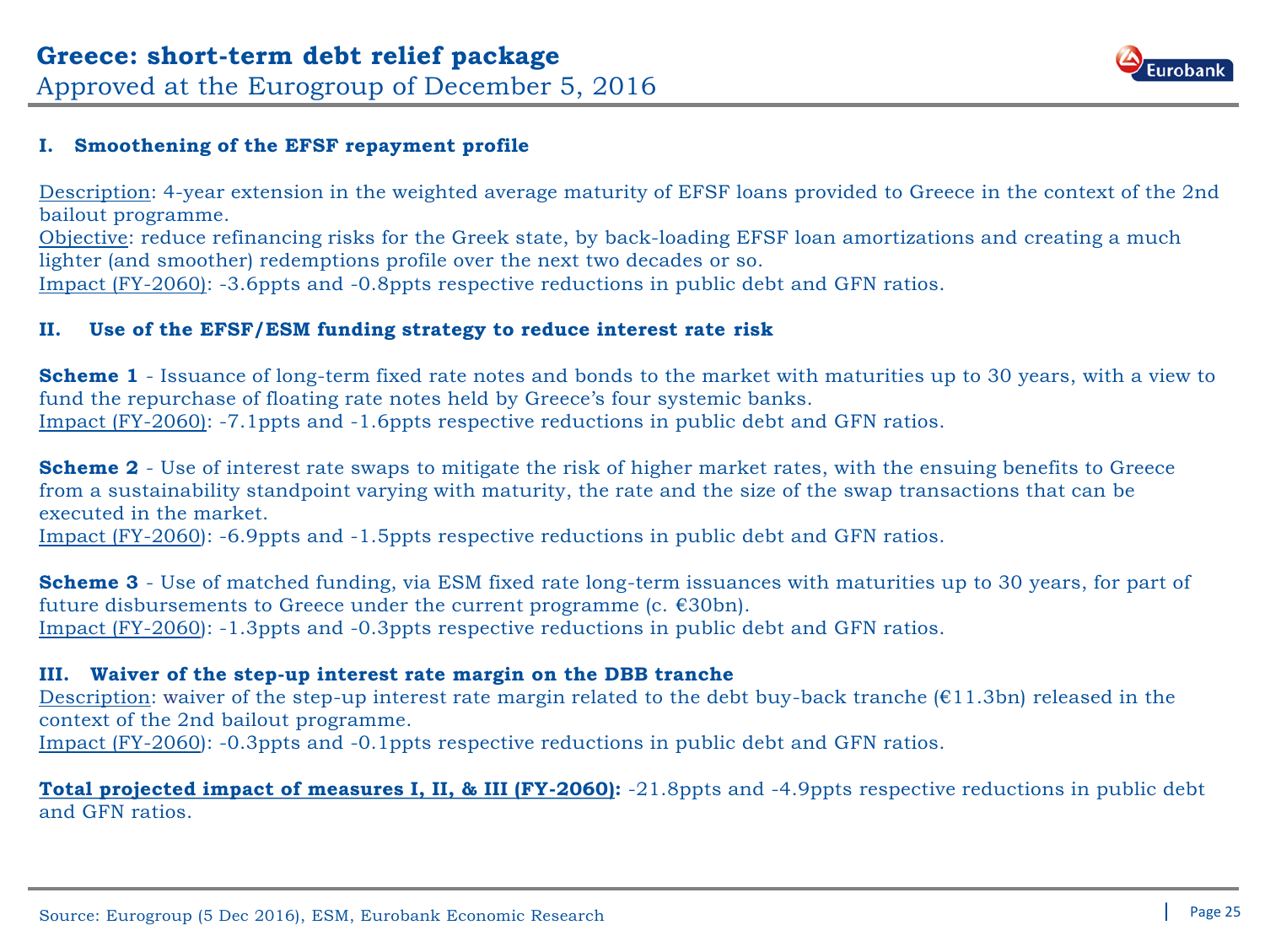

|             | Table 1. Impact of short - term relief measures on Debt-to-GDP and GFN - to - GDP ratios under baseline scenario |      |                                |        |        |        |        |        |        |        |        |  |  |
|-------------|------------------------------------------------------------------------------------------------------------------|------|--------------------------------|--------|--------|--------|--------|--------|--------|--------|--------|--|--|
|             |                                                                                                                  |      | Greece, DSA (central scenario) |        |        |        |        |        |        |        |        |  |  |
|             |                                                                                                                  | 2016 | 2017                           | 2018   | 2019   | 2020   | 2022   | 2030   | 2040   | 2050   | 2060   |  |  |
|             | 1. Smoothening the ESM repayment profile under the current WAM                                                   | 0.0  | 0.0                            | 0.0    | 0.0    | 0.0    | 0.0    | $-0.4$ | $-1.0$ | $-2.4$ | $-3.6$ |  |  |
|             | 2. Use EFSF/ESM diversified funding strategy<br>i. BtB extension                                                 | 0.0  | 0.0                            | 0.1    | 0.2    | 0.2    | 0.2    | $-1.2$ | $-3.7$ | $-5.7$ | $-7.1$ |  |  |
| Debt-to-GDP | ii. ESM, interest rate swap (IRS)                                                                                | 0.0  | 0.0                            | 0.1    | 0.2    | 0.3    | 0.4    | $-0.4$ | $-2.9$ | $-5.1$ | $-6.9$ |  |  |
|             | iii. Split of the pool with matched funding (ESM)                                                                | 0.0  | 0.0                            | 0.0    | 0.0    | 0.0    | 0.0    | 0.0    | $-0.4$ | $-1.1$ | $-1.3$ |  |  |
|             | 3. Walver of the step-up in interest rate margin (DBB), 2017                                                     | 0.0  | $-0.1$                         | $-0.1$ | $-0.1$ | $-0.1$ | $-0.1$ | $-0.1$ | $-0.1$ | $-0.2$ | $-0.3$ |  |  |
|             | Second round effect on market rates                                                                              | 0.0  | 0.0                            | 0.1    | 0.0    | 0.0    | $-0.1$ | $-0.4$ | $-1.0$ | $-1.8$ | $-2.6$ |  |  |
|             |                                                                                                                  |      |                                |        |        |        |        |        |        |        |        |  |  |
|             | 1. Smoothening the ESM repayment profile under the current WAM                                                   | 0.0  | 0.0                            | 0.0    | 0.0    | 0.0    | 0.0    | $-0.1$ | $-1.3$ | $-0.8$ | $-0.8$ |  |  |
|             | 2. Use EFSF/ESM diversified funding strategy                                                                     |      |                                |        |        |        |        |        |        |        |        |  |  |
|             | i. BtB extension                                                                                                 | 0.0  | 0.0                            | 0.0    | 0.0    | 0.0    | 0.0    | $-0.4$ | $-0.9$ | $-1.2$ | $-1.6$ |  |  |
| GFN-to-GDP  | ii. ESM, interest rate swap (IRS)                                                                                | 0.0  | 0.0                            | 0.1    | 0.1    | 0.1    | 0.1    | $-0.2$ | $-0.7$ | $-1.2$ | $-1.5$ |  |  |
|             | iii. Split of the pool with matched funding (ESM)                                                                | 0.0  | 0.0                            | 0.0    | 0.0    | 0.0    | 0.0    | 0.0    | $-0.3$ | $-0.3$ | $-0.3$ |  |  |
|             | 3. Walver of the step-up in interest rate margin (DBB), 2017                                                     | 0.0  | $-0.1$                         | 0.0    | 0.0    | 0.0    | 0.0    | 0.0    | 0.0    | 0.0    | $-0.1$ |  |  |
|             | Second round effect on market rates                                                                              | 0.0  | 0.0                            | 0.0    | 0.0    | 0.0    | $-0.1$ | $-0.1$ | $-0.3$ | $-0.4$ | $-0.6$ |  |  |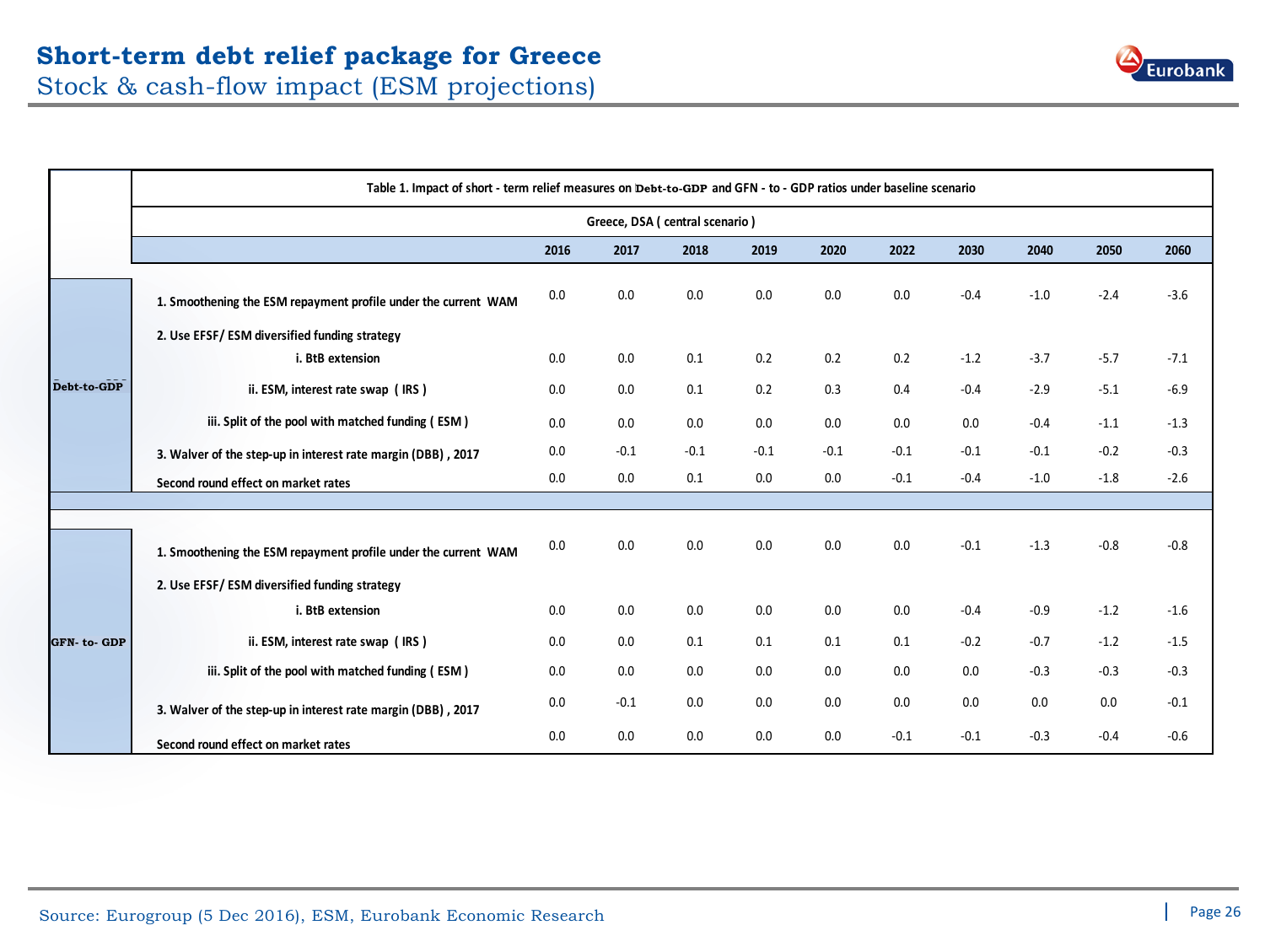### **Short-term debt relief package for Greece**

Impact of EFSF loans re-profiling



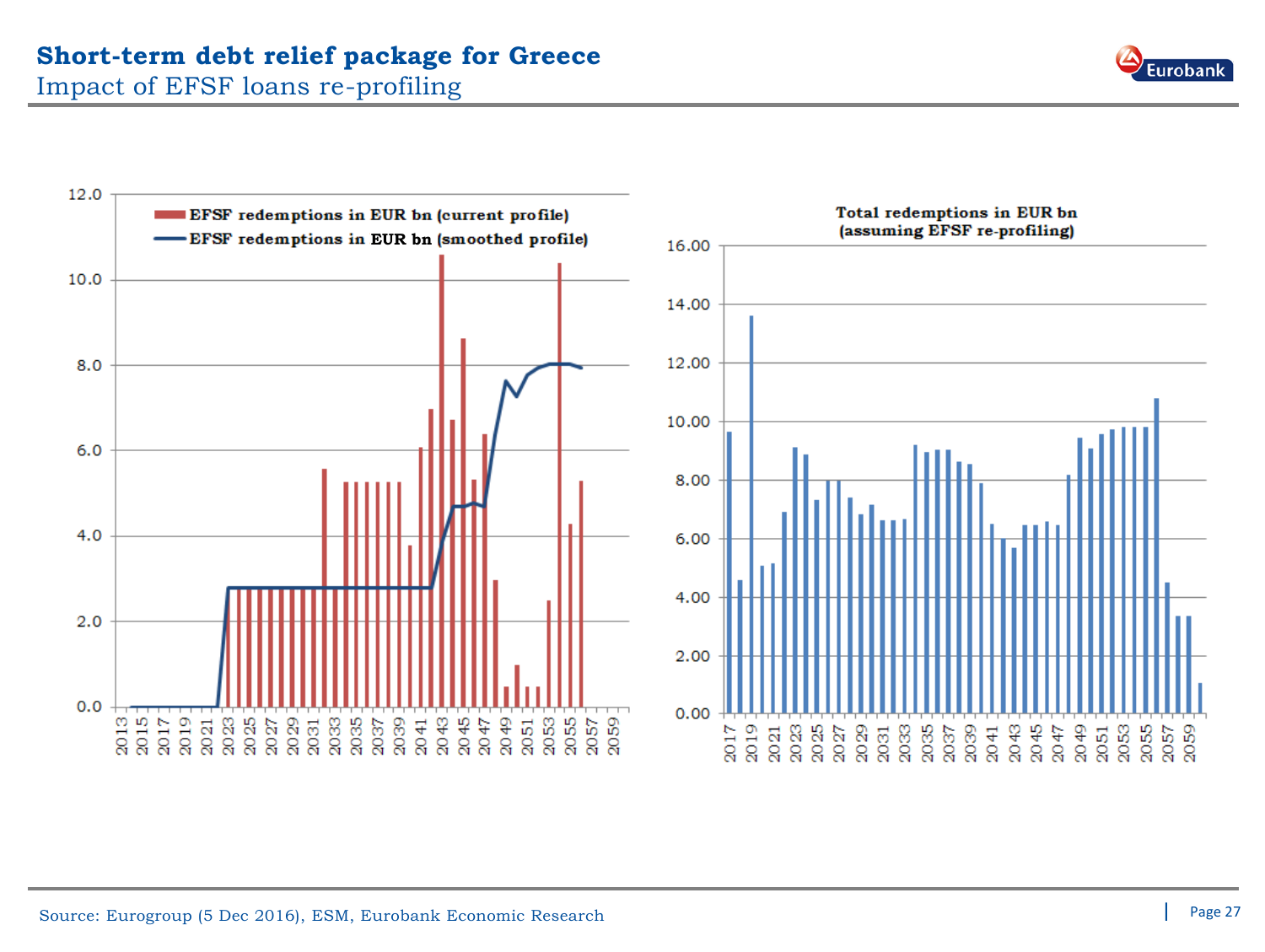

#### **European Central Bank Decision (EU) 2015/774**

- *For a euro area member state that is under a financial assistance program (and for which a waiver on the required credit quality threshold has been granted), eligibility for PSPP purchases should be suspended during a program review and resume only in the event of its successful completion*
- *The period of purchases under the PSPP is generally limited to two months following the successful completion of a review. That is, unless there are exceptional circumstances justifying a suspension of purchases before or a continuation of purchases after this period and until the start of the next review*
- *All other PSPP modalities as regards eligibility criteria, purchase eligibility limits and allocation of portfolios are the same for both program and non-program euro area countries*
- $\checkmark$  Restrictions to be taken into account when estimating the potential size of marketable debt that can be purchased by the ECB and NCBs of the euro area:
	- o security-specific limit of 33% (notional terms)
	- o issuer-specific limit of 33% (notional terms)
	- o 1-yr ≤ eligible security tenor (remaining maturity) ≤ 30-yrs plus 364 days

#### **Estimating the potential size of Greek debt that can be purchased by the Eurosystem**

- the monthly notional amount of Greek debt that could be purchased (after Mar. 2017) should not exceed  $\epsilon$ 1.57bn  $(=2.9055\% \times 90\% \times \epsilon 60$  bn), or c.  $\epsilon$ 2.24bn in prevailing market prices, where:
	- 2.9055% is Bank of Greece's subscription key in the ECB capital;
	- <sup>90%</sup> is the share of PSPP purchases of securities issued by eligible central governments and recognized agencies;
	- $\bullet$   $\in$  60 bn is the amount of combined (average) monthly purchases under PSPP
	- The maximum *cumulative* amount of Greek securities (in notional terms) that could be purchased is between €3bn and €4bn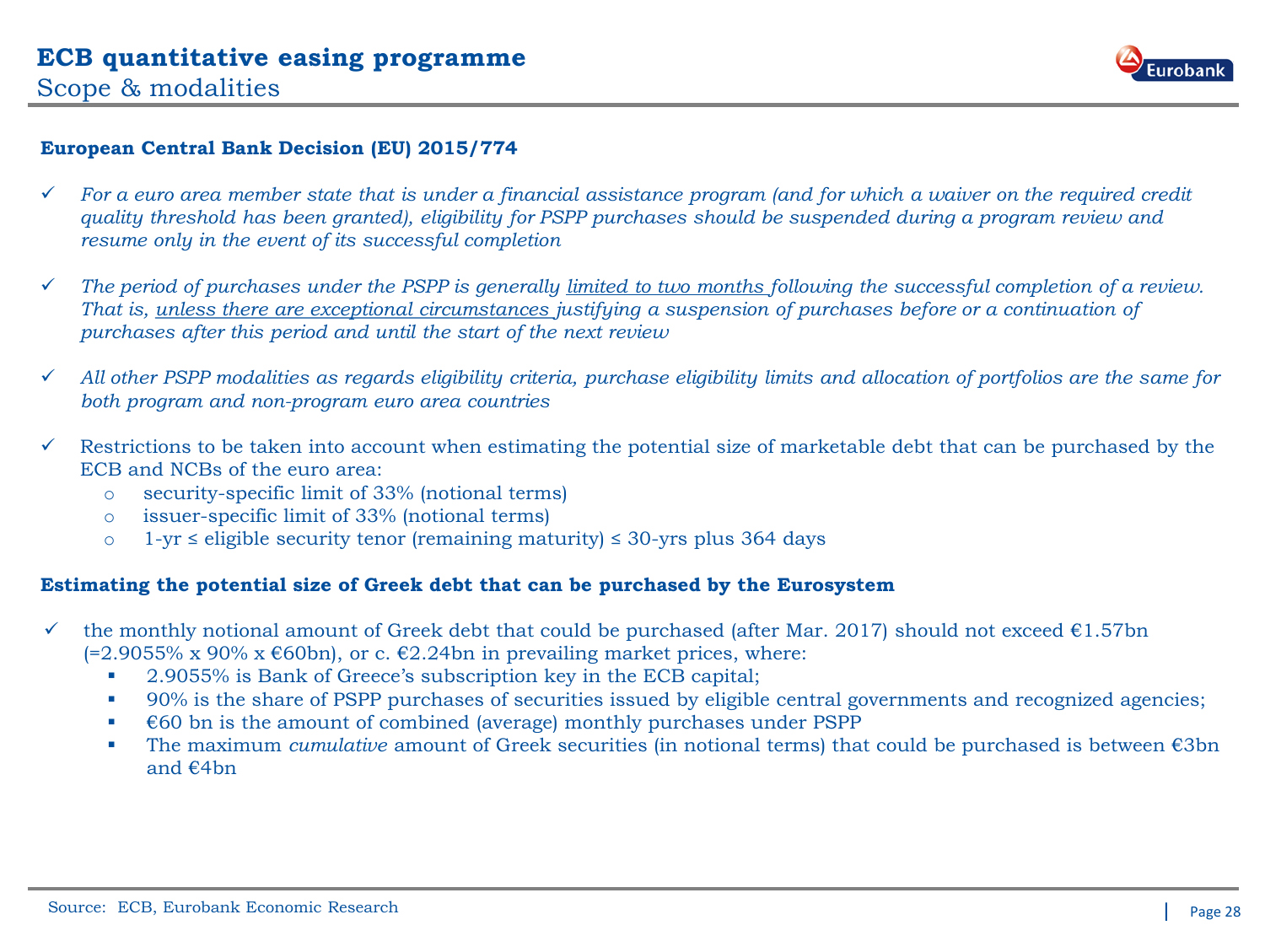



### **Evolution of cumulative purchases of eligible Greek debt under PSPP (in EUR bn)**

Maximum purchases limit could be attained over a period of at least two months

|           | PSI & post-<br>PSI bonds<br><i>(eligible)</i><br>oustanding | Public<br>enterprises<br>(eligible)<br>outstanding) | SMP bonds<br><i>(eligible)</i> | <b>ANFA</b> bonds<br><i>(eligible)</i><br>oustanding outstanding | Total<br>eligible | of which,<br>$ECB$ &<br>NCB<br>holdings | % owned<br>by ECB $\&$<br><b>EANCBs</b> | Remaining<br>to reach<br>33% issuer<br>limit | <b>Eurosystem</b><br>purchases |
|-----------|-------------------------------------------------------------|-----------------------------------------------------|--------------------------------|------------------------------------------------------------------|-------------------|-----------------------------------------|-----------------------------------------|----------------------------------------------|--------------------------------|
| Apr- $17$ | 34.9                                                        | 0.0                                                 | 9.6                            | 3.2                                                              | 47.7              | 12.81                                   | 26.8%                                   | 6.2%                                         | 2.9                            |
| $May-17$  | 34.9                                                        | 0.0                                                 | 9.6                            | 3.2                                                              | 47.7              | 12.81                                   | 26.8%                                   | 6.2%                                         | 2.9                            |
| $Jun-17$  | 34.9                                                        | 0.0                                                 | 9.6                            | 3.2                                                              | 47.7              | 12.81                                   | 26.8%                                   | 6.2%                                         | 2.9                            |
| $Jul-17$  | 34.9                                                        | 0.0                                                 | 9.6                            | 3.2                                                              | 47.7              | 12.81                                   | 26.8%                                   | 6.2%                                         | 2.9                            |
| Aug-17    | 34.9                                                        | 0.0                                                 | 8.4                            | 2.6                                                              | 45.9              | 10.95                                   | 23.9%                                   | 9.1%                                         | 4.2                            |
| $Sep-17$  | 34.9                                                        | 0.0                                                 | 8.4                            | 2.6                                                              | 45.9              | 10.95                                   | 23.9%                                   | 9.1%                                         | 4.2                            |
| $Oct-17$  | 34.9                                                        | 0.0                                                 | 8.4                            | 2.6                                                              | 45.9              | 10.95                                   | 23.9%                                   | 9.1%                                         | 4.2                            |
| $Nov-17$  | 34.9                                                        | 0.0                                                 | 8.4                            | 2.6                                                              | 45.9              | 10.95                                   | 23.9%                                   | 9.1%                                         | 4.2                            |
| $Dec-17$  | 34.9                                                        | 0.0                                                 | 8.4                            | 2.6                                                              | 45.9              | 10.95                                   | 23.9%                                   | 9.1%                                         | 4.2                            |